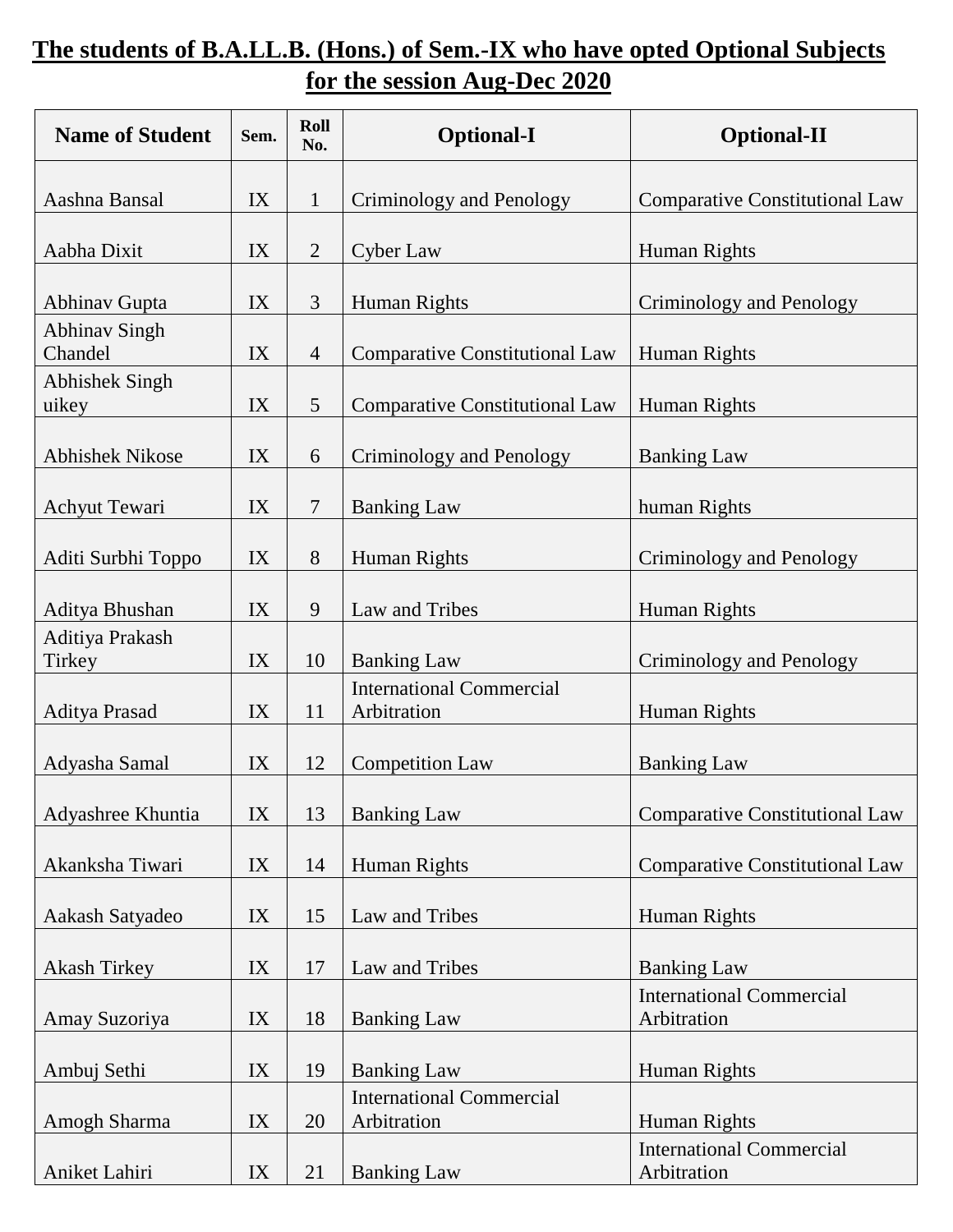| Anjali Sinha                     | IX | 22     | Human Rights                                   | Law and Tribes                                 |
|----------------------------------|----|--------|------------------------------------------------|------------------------------------------------|
| Ankita Ratre                     | IX | 23     | Law and Tribes                                 | <b>Banking Law</b>                             |
|                                  |    |        |                                                |                                                |
| <b>Annant Pandey</b>             | IX | 24     | Human Rights                                   | <b>Comparative Constitutional Law</b>          |
| Anne Lucky Tirkey                | IX | 25     | Human Rights                                   | Criminology and Penology                       |
| Anup Ajgalley                    | IX | 26     | <b>Banking Law</b>                             | Criminology and Penology                       |
| Anuraag Rajagopalan              | IX | $27\,$ | <b>Competition Law</b>                         | <b>Banking Law</b>                             |
| Anushka                          | IX | 28     | <b>Competition Law</b>                         | <b>Banking Law</b>                             |
| Anushka Aman                     | IX | 29     | <b>Competition Law</b>                         | <b>Banking Law</b>                             |
| Archit Srivastava                | IX | 30     | <b>Comparative Constitutional Law</b>          | <b>Banking Law</b>                             |
| <b>Arpit Gupta</b>               | IX | 32     | <b>Competition Law</b>                         | <b>Comparative Constitutional Law</b>          |
| Arpit Sarangi                    | IX | 33     | <b>International Commercial</b><br>Arbitration | <b>Banking Law</b>                             |
| Asad Khan                        | IX | 35     | <b>Banking Law</b>                             | <b>Comparative Constitutional Law</b>          |
| Ashi jain                        | IX | 36     | Human Rights                                   | <b>Cyber Law</b>                               |
| <b>Ashok Choudhary</b>           | IX | 37     | <b>Comparative Constitutional Law</b>          | Human Rights                                   |
| Ayush Kashyap                    | IX | 38     | <b>Competition Law</b>                         | <b>Banking Law</b>                             |
| Ayush Kumar                      | IX | 39     | Human Rights                                   | Law and Tribes                                 |
| Ayushi                           | IX | 40     | Law and Tribes                                 | Human Rights                                   |
| <b>Bharat Kumar Sahu</b>         | IX | 41     | <b>Banking Law</b>                             | Criminology and Penology                       |
| <b>Bhavita Bais</b>              | IX | 42     | <b>Banking Law</b>                             | Criminology and Penology                       |
| Bhavana Khatwani                 | IX | 43     | <b>Comparative Constitutional Law</b>          | Human Rights                                   |
| <b>Bhupendra Singh</b><br>Chelak | IX | 44     | <b>Banking Law</b>                             | Law and Tribes                                 |
| Chandra kiran                    |    |        |                                                |                                                |
| Mankar                           | IX | 46     | Law and Tribes                                 | <b>Banking Law</b>                             |
| Disha Rohitas                    | IX | 50     | <b>Banking Law</b>                             | <b>International Commercial</b><br>Arbitration |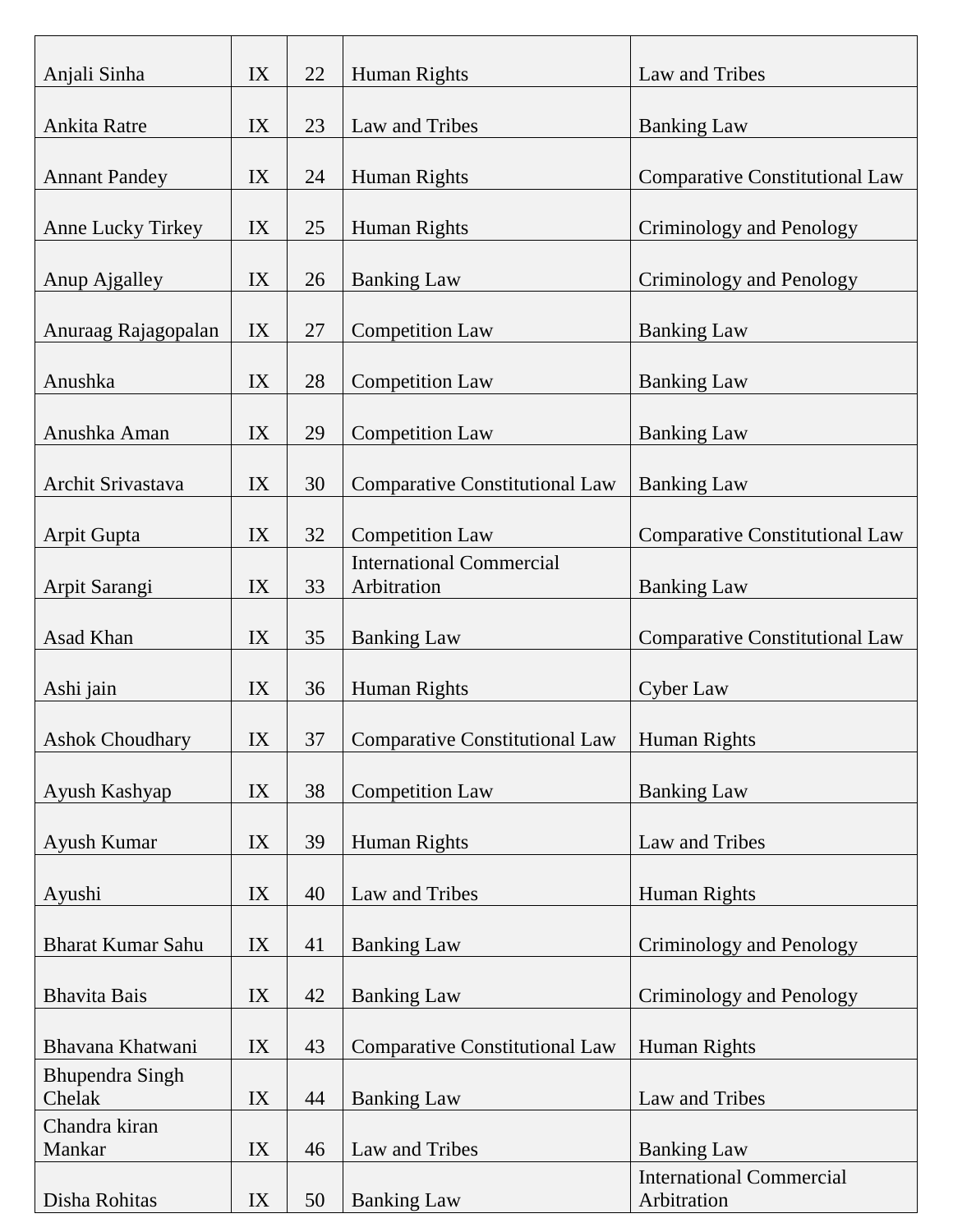| Divyanshi                 | IX | 52 | <b>International Commercial</b><br>Arbitration | <b>Comparative Constitutional Law</b>          |
|---------------------------|----|----|------------------------------------------------|------------------------------------------------|
| Drutika Upadhyay          | IX | 53 | <b>Banking Law</b>                             | <b>Cyber Law</b>                               |
| Dulesh Sahu               | IX | 54 | Human Rights                                   | Law and Tribes                                 |
| Durgesh Nandini<br>Marawi | IX | 55 | Law and Tribes                                 | <b>Banking Law</b>                             |
| <b>Enoch Samuel</b>       | IX | 56 | <b>Banking Law</b>                             | Law and Tribes                                 |
| Garima Sidar              | IX | 58 | Law and Tribes                                 | <b>Banking Law</b>                             |
| Gaurav Dwivedi            | IX | 59 | <b>Banking Law</b>                             | <b>Comparative Constitutional Law</b>          |
| <b>Gaurav Netam</b>       | IX | 61 | <b>Comparative Constitutional Law</b>          | <b>Banking Law</b>                             |
| Geetanjali kashyap        | IX | 62 | Law and Tribes                                 | <b>Banking Law</b>                             |
| Harsha Ekka               | IX | 63 | Law and Tribes                                 | <b>Banking Law</b>                             |
| Harshita Modi             | IX | 64 | <b>Cyber Law</b>                               | <b>Comparative Constitutional Law</b>          |
| Himanshu Yadav            | IX | 66 | <b>Comparative Constitutional Law</b>          | Human Rights                                   |
| Ishita Gupta              | IX | 68 | Human Rights                                   | <b>Comparative Constitutional Law</b>          |
| Jaya Choudhary            | IX | 70 | <b>Banking Law</b>                             | <b>International Commercial</b><br>Arbitration |
| Jayani Dakwala            | IX | 71 | <b>International Commercial</b><br>Arbitration | Cyber Law                                      |
| Joyjeev Medhi             | IX | 72 | <b>Banking Law</b>                             | Human Rights                                   |
| Kanik<br>Mukhopadhyay     | IX | 73 | <b>Banking Law</b>                             | Law and Tribes                                 |
| <b>Kartik Pandey</b>      | IX | 74 | <b>International Commercial</b><br>Arbitration | Cyber Law                                      |
| Ketki Tushar<br>Kulkarni  | IX | 76 | <b>Cyber Law</b>                               | <b>Banking Law</b>                             |
| Kush Jaggi                | IX | 77 | <b>Comparative Constitutional Law</b>          | <b>Banking Law</b>                             |
| Lysetti pratibha          | IX | 78 | Law and Tribes                                 | <b>Banking Law</b>                             |
|                           | IX | 79 |                                                |                                                |
| Madiya Mushtaq.           |    |    | Criminology and Penology                       | Law and Tribes                                 |
| Manasi Singh              | IX | 80 | <b>Banking Law</b>                             | Human Rights                                   |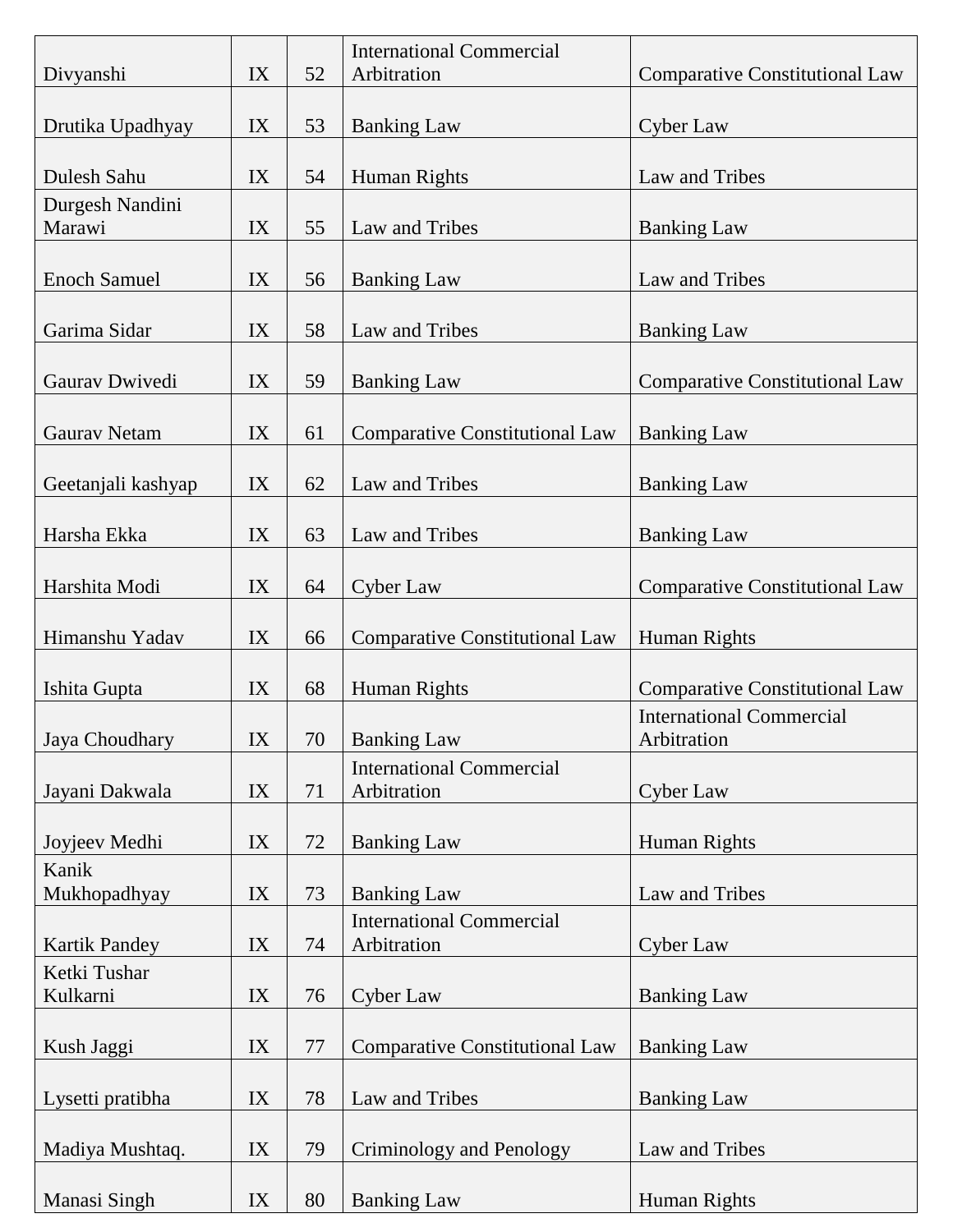| Mani Yadav         | IX | 81  | <b>Comparative Constitutional Law</b> | Human Rights                                   |
|--------------------|----|-----|---------------------------------------|------------------------------------------------|
| Mehul Garg         | IX | 83  | <b>Comparative Constitutional Law</b> | <b>Human Rights</b>                            |
| Mudit Verma        | IX | 84  | <b>Banking Law</b>                    | Law and Tribes                                 |
| Naman Tripathi     | IX | 85  | <b>Comparative Constitutional Law</b> | Law and Tribes                                 |
| Narayani Kachhap   | IX | 86  | Human Rights                          | <b>Banking Law</b>                             |
|                    |    |     | <b>International Commercial</b>       |                                                |
| Neelima Kurre      | IX | 87  | Arbitration                           | Cyber Law                                      |
| Neitseizonuo Solo  | IX | 88  | Human Rights                          | <b>Banking Law</b>                             |
| Nishi Bara         | IX | 92  | Law and Tribes                        | <b>Banking Law</b>                             |
| Nitikesh Mahapatra | IX | 93  | Human Rights                          | <b>Cyber Law</b>                               |
| Pallavi Mishra     | IX | 94  | <b>Cyber Law</b>                      | <b>Banking Law</b>                             |
| Pankaj Thakur      | IX | 95  | <b>Banking Law</b>                    | Law and Tribes                                 |
| Paritosh Bisen     | IX | 97  | <b>Banking Law</b>                    | <b>International Commercial</b><br>Arbitration |
| Piyush sahu        | IX | 98  | <b>Banking Law</b>                    | <b>International Commercial</b><br>Arbitration |
|                    |    |     |                                       |                                                |
| Prachi Rungta      | IX | 99  | Human Rights                          | <b>Comparative Constitutional Law</b>          |
| Pragya Gupta       | IX | 100 | <b>Banking Law</b>                    | <b>Comparative Constitutional Law</b>          |
| Pragya Uike        | IX | 101 | Law and Tribes                        | <b>Comparative Constitutional Law</b>          |
| Prakash Kumar      | IX | 102 | Human Rights                          | Law and Tribes                                 |
| Prakhar Keshar     | IX | 103 | <b>Comparative Constitutional Law</b> | <b>Banking Law</b>                             |
| Pranita Parakh     | IX | 104 | Human Rights                          | <b>Comparative Constitutional Law</b>          |
| Prashant Tiwari    | IX | 105 | <b>Comparative Constitutional Law</b> | Law and Tribes                                 |
| Pratik Raj         | IX | 106 | Human Rights                          | <b>Cyber Law</b>                               |
|                    |    |     |                                       |                                                |
| Pratiksha Singh    | IX | 107 | Law and Tribes                        | <b>Banking Law</b>                             |
| Praveen Ware       | IX | 108 | <b>Comparative Constitutional Law</b> | <b>Banking Law</b>                             |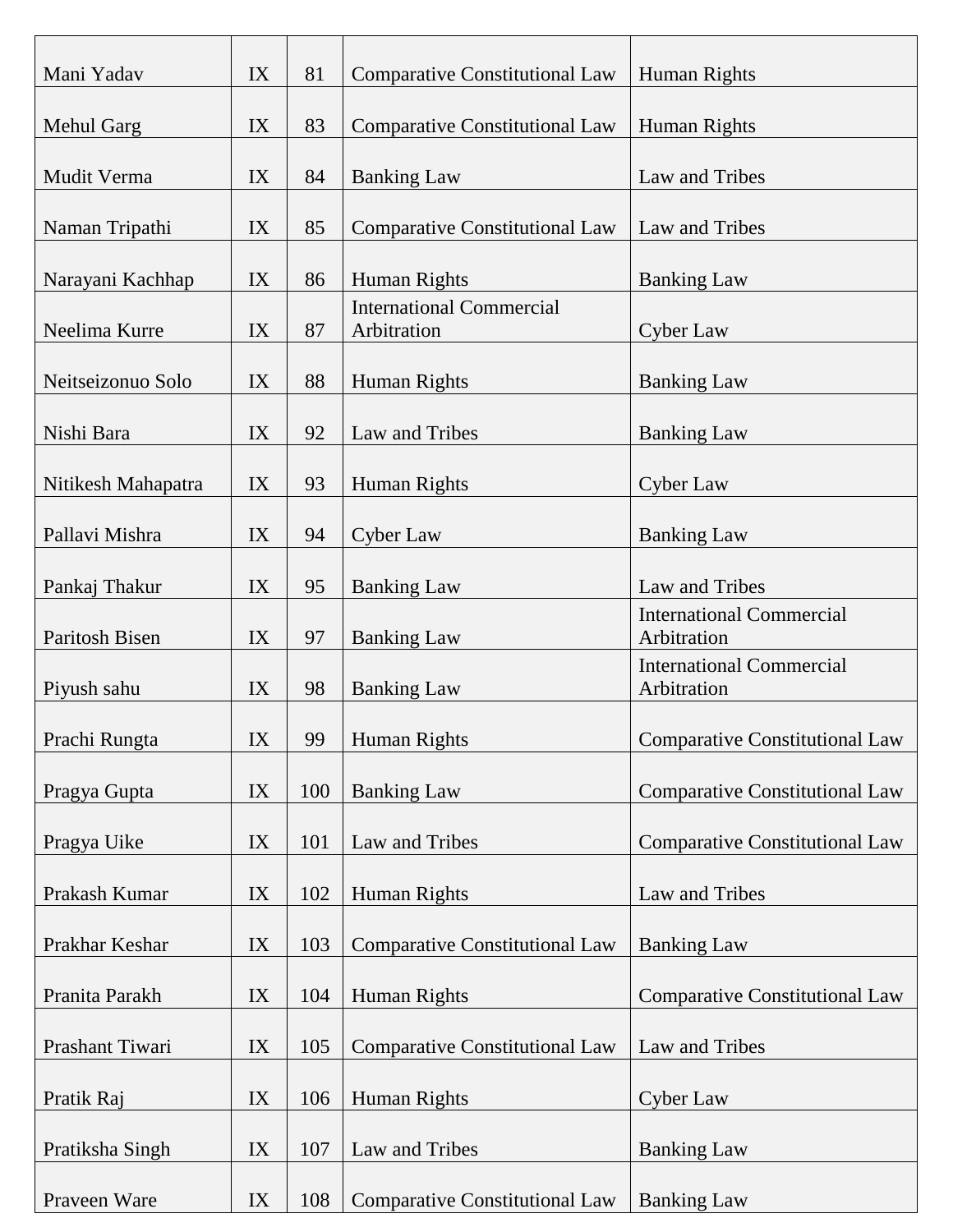| Rachita Goverdhan     | IX            | 109 | Human Rights                          | Criminology and Penology                       |
|-----------------------|---------------|-----|---------------------------------------|------------------------------------------------|
| Rahul parakh          | IX            | 110 | Criminology and Penology              | <b>International Commercial</b><br>Arbitration |
|                       |               |     |                                       |                                                |
| Rahul Sawadia         | IX            | 111 | <b>Comparative Constitutional Law</b> | <b>Banking Law</b>                             |
| Rajat Chopra          | IX            | 113 | <b>Comparative Constitutional Law</b> | <b>Banking Law</b>                             |
|                       |               |     |                                       | <b>International Commercial</b>                |
| Rajreeta Ghosh        | IX            | 114 | <b>Comparative Constitutional Law</b> | Arbitration                                    |
| Ranvijay Singh        | IX            | 116 | Human Rights                          | Criminology and Penology                       |
| Rashi Bazari          | IX            | 117 | Human Rights                          | Criminology and Penology                       |
|                       |               |     |                                       |                                                |
| <b>Ratnesh Pandey</b> | IX            | 118 | <b>Comparative Constitutional Law</b> | <b>Banking Law</b>                             |
| Richa Tejas           | IX            | 120 | Law and Tribes                        | <b>Banking Law</b>                             |
|                       |               |     |                                       |                                                |
| Rik Raha              | IX            | 121 | <b>Banking Law</b>                    | criminology and Penology                       |
|                       |               |     |                                       | <b>International Commercial</b>                |
| Rishabh Sharma        | IX            | 122 | <b>Banking Law</b>                    | Arbitration                                    |
| Rishika Singh         | IX            | 123 | Human Rights                          | <b>Comparative Constitutional Law</b>          |
|                       |               |     |                                       | <b>International Commercial</b>                |
| Ritik Jain            | IX            | 124 | <b>Banking Law</b>                    | Arbitration                                    |
| Ritisha Gupta         | IX            | 125 | <b>Banking Law</b>                    | Criminology and Penology                       |
|                       |               |     | <b>International Commercial</b>       |                                                |
| Riya Chakravorty      | IX            | 126 | Arbitration                           | <b>Human Rights</b>                            |
| Romit Chandrakar      | IX            | 128 | Human Rights                          | Law and Tribes                                 |
| Ruchika Jha           | IX            | 129 | <b>Banking Law</b>                    | <b>Cyber Law</b>                               |
|                       |               |     | <b>International Commercial</b>       |                                                |
| Sabri Gain            | IX            | 130 | Arbitration                           | <b>Banking Law</b>                             |
|                       |               |     |                                       |                                                |
| Saachi Bhiwgade       | IX            | 131 | Criminology and penology              | Cyber law                                      |
| Sadhu Samba Kailash   | IX            | 132 | <b>Banking Law</b>                    | Cyber Law                                      |
|                       |               |     |                                       | <b>International Commercial</b>                |
| Sakshi Dewangan       | $\mathbf{IX}$ | 133 | <b>Banking Law</b>                    | Arbitration                                    |
| <b>SAMYAK JAIN</b>    | IX            | 134 | <b>Banking Law</b>                    | Law and Tribes                                 |
|                       |               |     |                                       |                                                |
| Sanskriti Mishra      | IX            | 136 | Human Rights                          | <b>Banking Law</b>                             |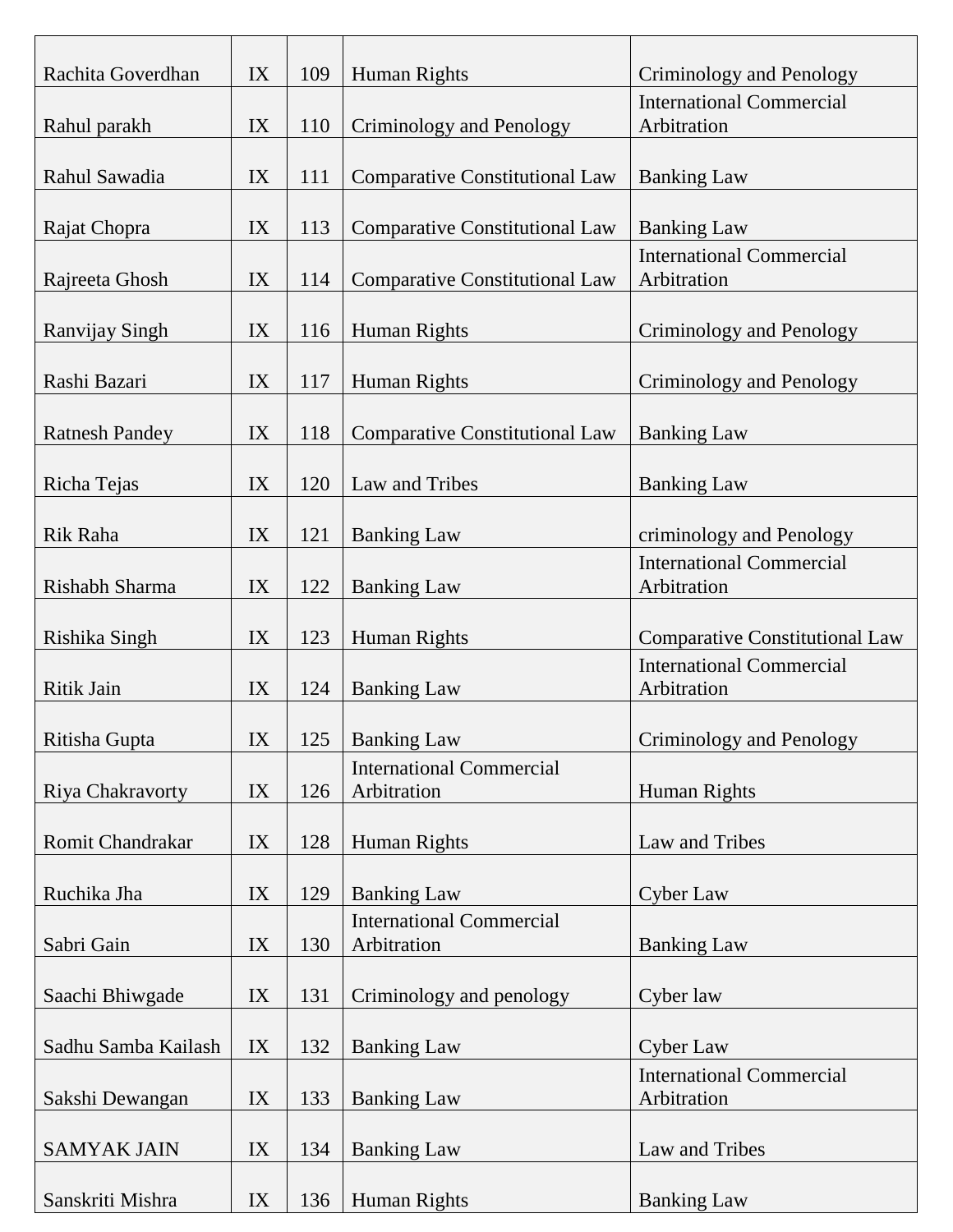| Saumya Singh               | IX | 137 | <b>Banking Law</b>                    | <b>International Commercial</b><br>Arbitration |
|----------------------------|----|-----|---------------------------------------|------------------------------------------------|
| Sayanti Chatterjee         | IX | 138 | <b>Banking Law</b>                    | <b>Comparative Constitutional Law</b>          |
|                            |    |     |                                       |                                                |
| Shantanu sharma            | IX | 139 | <b>Comparative Constitutional Law</b> | Human Rights                                   |
| Shardul Vikram             |    |     |                                       |                                                |
| Singh                      | IX | 140 | Human Rights                          | criminology and Penology                       |
| <b>Shetty Neha Santosh</b> | IX | 142 | <b>Competition Law</b>                | <b>Banking Law</b>                             |
|                            |    |     |                                       |                                                |
| Shikha sidar               | IX | 143 | Law and Tribes                        | <b>Banking Law</b>                             |
|                            |    |     |                                       |                                                |
| Shivam Mishra              | IX | 144 | <b>Banking Law</b>                    | Human Rights                                   |
| Shivani Jaideep<br>Karnik  | IX | 147 | <b>Banking Law</b>                    | <b>Comparative Constitutional Law</b>          |
|                            |    |     |                                       |                                                |
| Shreya verma               | IX | 148 | <b>Banking Law</b>                    | Law and Tribes                                 |
|                            |    |     |                                       |                                                |
| Shrinkhala Shikhar         | IX | 149 | <b>Banking Law</b>                    | Cyber Law                                      |
|                            |    |     |                                       |                                                |
| Shruti sahu                | IX | 150 | Human Rights                          | <b>Banking Law</b>                             |
| Shubham Kumar              | IX | 151 | Human Rights                          | <b>International Commercial</b><br>Arbitration |
| Siddharth Trakroo          | IX | 154 | <b>Banking Law</b>                    | <b>Comparative Constitutional Law</b>          |
|                            |    |     |                                       |                                                |
| Simran Toppo               | IX | 155 | human Rights                          | criminology and Penology                       |
| Sounak verma               | IX | 158 | Human Rights                          | Law and Tribes                                 |
|                            |    |     |                                       |                                                |
| Spandan Pattanaik          | IX | 159 | <b>Banking Law</b>                    | Human Rights                                   |
|                            |    |     |                                       |                                                |
| Srishti Lakra              | IX | 160 | Law and Tribes                        | <b>Banking Law</b>                             |
| Stuti Katlam               | IX | 161 | <b>Cyber Law</b>                      | <b>Banking Law</b>                             |
|                            |    |     | <b>International Commercial</b>       |                                                |
| Suyash Tiwari              | IX | 162 | Arbitration                           | <b>Banking Law</b>                             |
|                            |    |     |                                       | <b>International Commercial</b>                |
| <b>Tanmay Jain</b>         | IX | 163 | <b>Banking Law</b>                    | Arbitration                                    |
| Tanmay Joshi               | IX | 164 | <b>Cyber Law</b>                      | Human Rights                                   |
|                            |    |     | <b>International Commercial</b>       |                                                |
| Tanya Hasija               | IX | 166 | Arbitration                           | Criminology and Penology                       |
|                            |    |     |                                       |                                                |
| Twinkle Khanna             | IX | 167 | Human Rights                          | <b>Comparative Constitutional Law</b>          |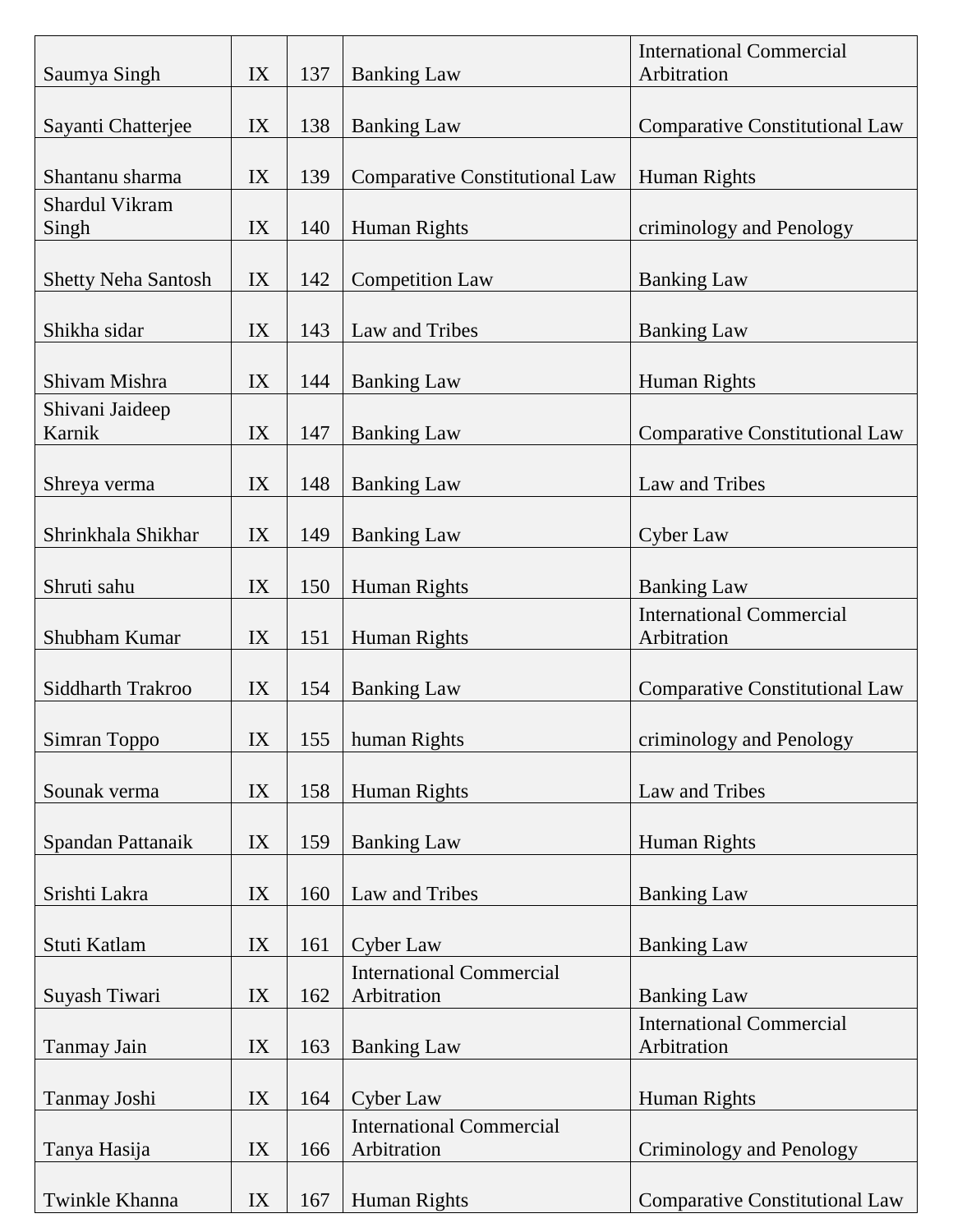| Vaibhav Singh<br>Parihar | IX | 168 | <b>Banking Law</b>                             | <b>Cyber Law</b>                      |
|--------------------------|----|-----|------------------------------------------------|---------------------------------------|
|                          |    |     |                                                |                                       |
| Vaidehi Balvally         | IX | 169 | <b>Cyber Law</b>                               | <b>Human Rights</b>                   |
| Varsha Jhavar            | IX | 170 | <b>Competition Law</b>                         | <b>Banking Law</b>                    |
| Varshini Sunder          | IX | 171 | Human Rights                                   | <b>Banking Law</b>                    |
| Varun Jhunjhunwala       | IX | 172 | <b>Competition Law</b>                         | <b>Banking Law</b>                    |
| Vibhuti Deshmukh         | IX | 174 | <b>International Commercial</b><br>Arbitration | <b>Banking Law</b>                    |
| Veejay Kumar Meena       | IX | 175 | Human Rights                                   | Law and Tribes                        |
| Yash Gajbhiye            | IX | 178 | <b>Banking Law</b>                             | Criminology and Penology              |
| <b>Yash Raut</b>         | IX | 179 | <b>Comparative Constitutional Law</b>          | <b>Banking Law</b>                    |
| Yash Sharma              | IX | 180 | <b>Banking Law</b>                             | Law and Tribes                        |
| Yash Takhar              | IX | 181 | Human Rights                                   | <b>Comparative Constitutional Law</b> |
|                          |    |     |                                                |                                       |
| Yashika Gupta            | IX | 182 | Human Rights                                   | Cyber Law                             |
| <b>Yashveer Singh</b>    | IX | 184 | <b>Banking Law</b>                             | Human Rights                          |
| Yavnika                  | IX | 185 | Human Rights                                   | <b>Banking Law</b>                    |
| Yoshita Chauhan          | IX | 186 | Law and Tribes                                 | <b>Banking Law</b>                    |
| Devesh Tripathi          | IX | 187 | Human Rights                                   | <b>Comparative Constitutional Law</b> |
|                          |    |     |                                                |                                       |
| Shubham Ukey             | IX | 188 | Law and Tribes                                 | Criminology and Penology              |
| Rashi kankarwal          | IX | 189 | Human Rights                                   | <b>Banking Law</b>                    |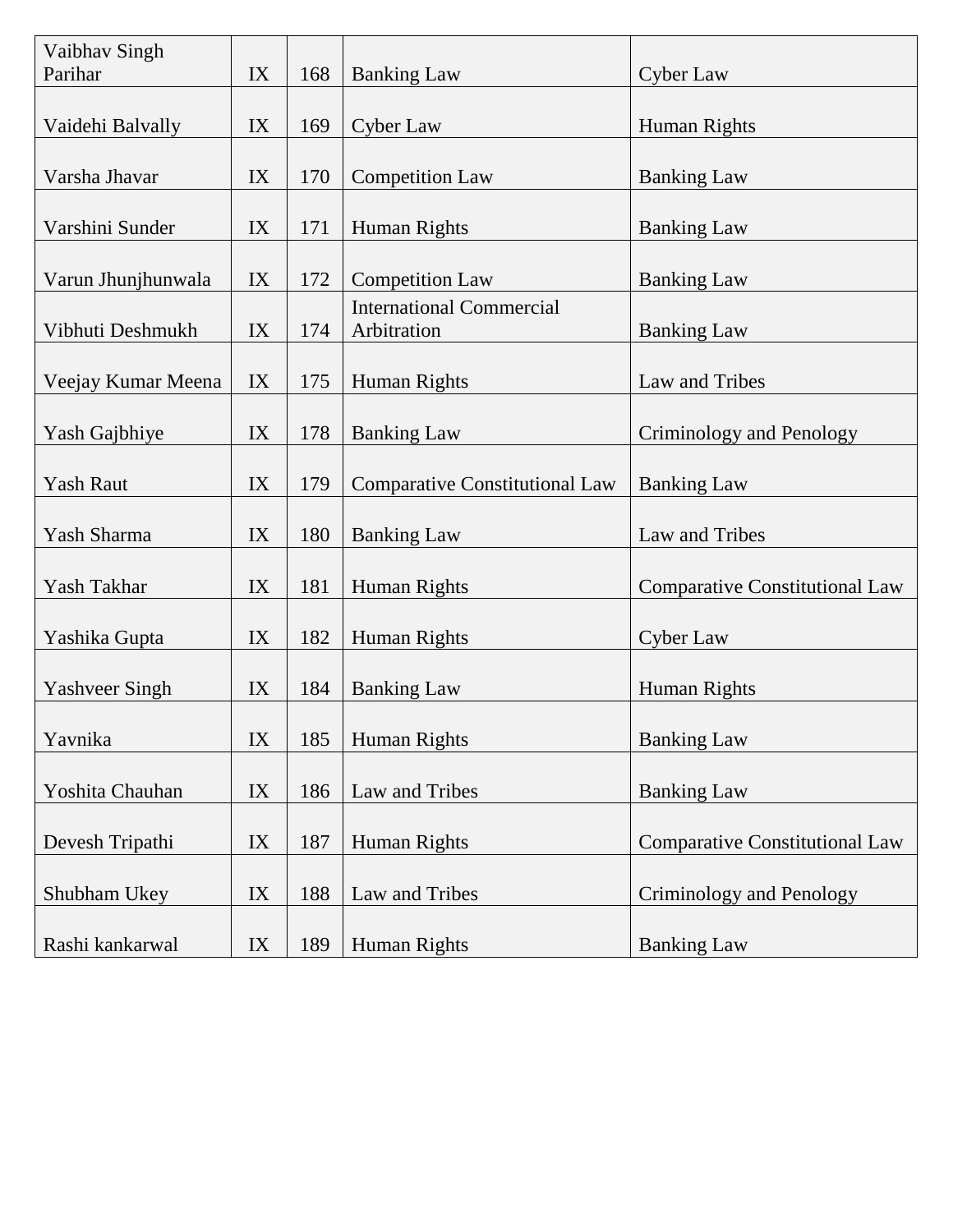## **The students of B.A.LL.B. (Hons.) of Sem.-VII who have opted Honours Subjects**

| <b>Name of Student</b>              | Sem.       | <b>Roll</b><br>No. | $H$ onours – I                          | $H$ onours – II                    |
|-------------------------------------|------------|--------------------|-----------------------------------------|------------------------------------|
| Aakanksha Mandavi                   | <b>VII</b> | $\mathbf{1}$       | <b>CLS-Corporate Finance</b>            | Cr.L.-Transnational Crime and Laws |
| Aanchal Gupta                       | VII        | $\overline{2}$     | T&I-International Investment Law        | <b>CLS-Corporate Regulation</b>    |
| Aarti dhruw                         | VII        | 3                  | <b>CLS-Corporate Finance</b>            | Cr.L.-Transnational Crime and Laws |
| Abhimanyu Kanwal                    | VII        | $\overline{4}$     | <b>CLS-Corporate Finance</b>            | Cr.L.-Transnational Crime and Laws |
| <b>Abhishek Chauhan</b>             | VII        | 5                  | <b>CLS-Corporate Finance</b>            | Cr.L.-Transnational Crime and Laws |
| <b>Abhishek Singh</b><br>Bhadouriya | <b>VII</b> | 6                  | CG-Federalism                           | Cr.L.-Transnational Crime and Laws |
| Aditya H Bhatia                     | VII        | 7                  | <b>CLS-Corporate Finance</b>            | <b>IPR-Trade Mark</b>              |
| Akanksha<br>Khandelwal              | <b>VII</b> | 8                  | <b>CLS-Corporate Finance</b>            | <b>CLS-Corporate Regulation</b>    |
| Akansha Uboveja                     | VII        | 9                  | <b>CLS-Corporate Finance</b>            | <b>CG-Judicial Review</b>          |
| Akash Jhawar                        | <b>VII</b> | 10                 | IPR-Copyright                           | <b>CLS-Corporate Regulation</b>    |
| Aman A Ohri                         | VII        | 11                 | <b>CLS-Corporate Finance</b>            | <b>IPR-Trade Mark</b>              |
| Aman Deshmukh                       | <b>VII</b> | 12                 | CG-Federalism                           | Cr.L.-Transnational Crime and Laws |
| Amisha Agarwal                      | <b>VII</b> | 13                 | <b>CLS-Corporate Finance</b>            | <b>IPR-Trade Mark</b>              |
| Amisha Shrivastava                  | VII        | 14                 | IPR-Copyright                           | Cr.L.-Transnational Crime and Laws |
| Amrita Soni                         | <b>VII</b> | 15                 | CG-Federalism                           | Cr.L.-Transnational Crime and Laws |
| Amrutha Srinivasa<br>Desikan        | VII        | 16                 | CG-Federalism                           | Cr.L.-Transnational Crime and Laws |
| Ananya Mishra                       | <b>VII</b> | 17                 | Cr.L.-Comparative Criminal<br>Procedure | <b>CG-Judicial Review</b>          |
| Angel Singh                         | <b>VII</b> | 18                 | CG-Federalism                           | <b>CLS-Corporate Regulation</b>    |
| Anima Ekka                          | <b>VII</b> | 21                 | <b>CLS-Corporate Finance</b>            | Cr.L.-Transnational Crime and Laws |
| Aniruddha Mishra                    | VII        | 22                 | <b>CLS-Corporate Finance</b>            | <b>IPR-Trade Mark</b>              |
| Anisha Bothra                       | <b>VII</b> | 23                 | CG-Federalism                           | <b>CLS-Corporate Regulation</b>    |
| Anshuman Agrawal                    | VII        | 26                 | IPR-Copyright                           | <b>CLS-Corporate Regulation</b>    |
| Anuj Jhod                           | VII        | 27                 | <b>CLS-Corporate Finance</b>            | <b>CG-Judicial Review</b>          |
| Anuj Kumar Gupta                    | <b>VII</b> | 28                 | <b>CLS-Corporate Finance</b>            | <b>CG-Judicial Review</b>          |
| <b>Anupam Pandey</b>                | <b>VII</b> | 29                 | CG-Federalism                           | <b>CLS-Corporate Regulation</b>    |
| Anushka Choudhary                   | <b>VII</b> | 30                 | IPR-Copyright                           | <b>CLS-Corporate Regulation</b>    |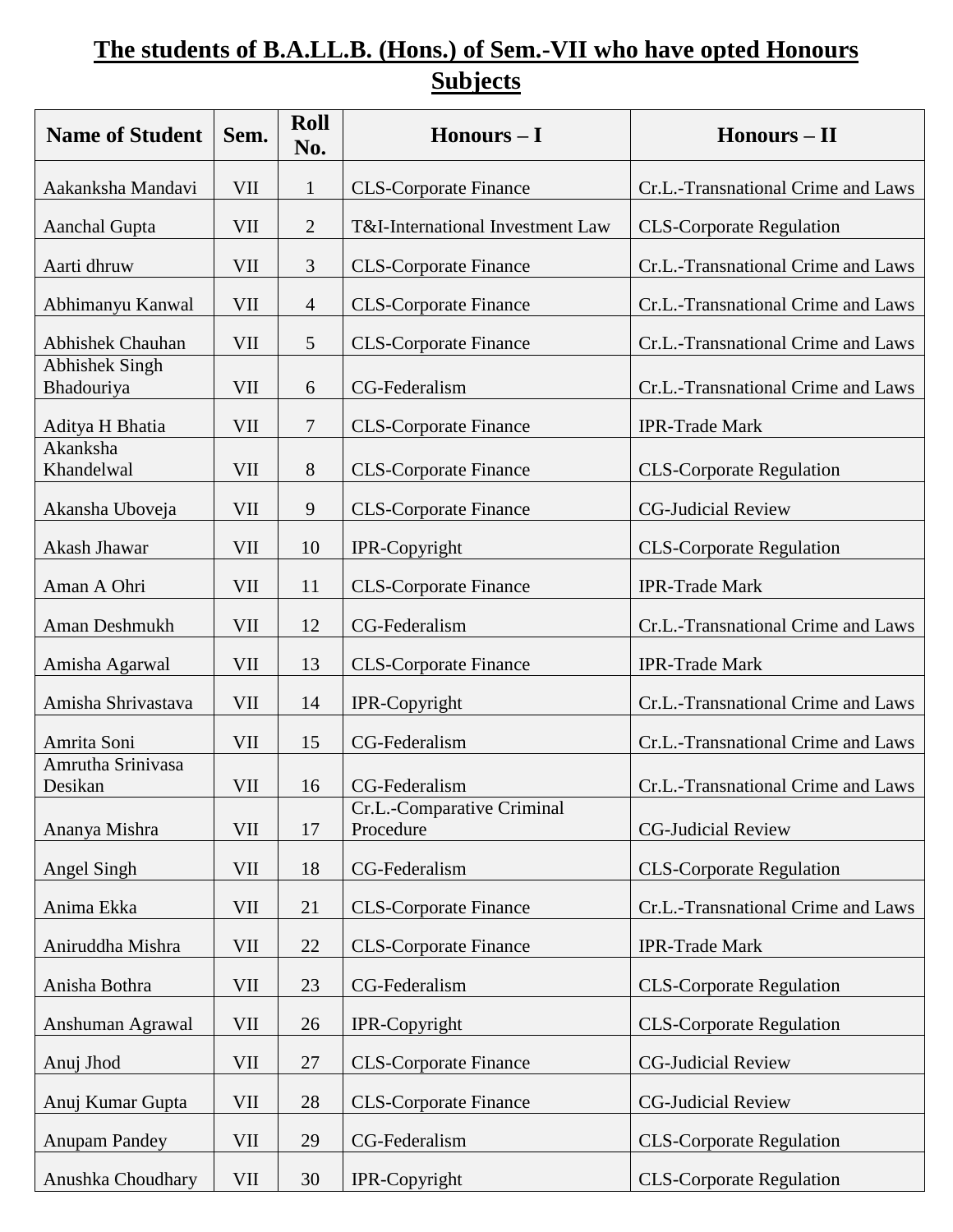| Arjun                 | VII        | 31 | IPR-Copyright                           | <b>CLS-Corporate Regulation</b>    |
|-----------------------|------------|----|-----------------------------------------|------------------------------------|
| Arpit Parakh          | VII        | 33 | <b>CLS-Corporate Finance</b>            | <b>CG-Judicial Review</b>          |
| <b>Astha Dubey</b>    | VII        | 35 | CG-Federalism                           | Cr.L.-Transnational Crime and Laws |
| Astitva Srivastava    | VII        | 36 | <b>CLS-Corporate Finance</b>            | Cr.L.-Transnational Crime and Laws |
| Atul Kumar Agrawal    | VII        | 37 | CG-Federalism                           | <b>CLS-Corporate Regulation</b>    |
| Aviral Tripathi       | <b>VII</b> | 38 | CG-Federalism                           | <b>CLS-Corporate Regulation</b>    |
| Ayush Singh           | VII        | 39 | CG-Federalism                           | <b>CLS-Corporate Regulation</b>    |
| <b>B.S</b> Shuklaja   | VII        | 40 | <b>CLS-Corporate Finance</b>            | <b>CG-Judicial Review</b>          |
| Bhabya Mahapatra      | VII        | 41 | <b>CLS-Corporate Finance</b>            | <b>CLS-Corporate Regulation</b>    |
| Chandresh Bhawnani    | VII        | 43 | CG-Federalism                           | <b>CLS-Corporate Regulation</b>    |
| Dadda Tarun Sa        | VII        | 44 | CG-Federalism                           | <b>CLS-Corporate Regulation</b>    |
| Deepa Singh Sidar     | VII        | 45 | CG-Federalism                           | Cr.L.-Transnational Crime and Laws |
| Deepak Kumar Patel    | VII        | 46 | IPR-Copyright                           | <b>CG-Judicial Review</b>          |
| Deepak Pottam         | VII        | 47 | <b>CLS-Corporate Finance</b>            | Cr.L.-Transnational Crime and Laws |
| Denis narayan netam   | VII        | 48 | <b>CLS-Corporate Finance</b>            | Cr.L.-Transnational Crime and Laws |
| Devashish kujur       | VII        | 49 | CG-Federalism                           | Cr.L.-Transnational Crime and Laws |
| Diksha kindo          | VII        | 50 | <b>CLS-Corporate Finance</b>            | Cr.L.-Transnational Crime and Laws |
| Divya Banjara         | VII        | 51 | CG-Federalism                           | <b>CLS-Corporate Regulation</b>    |
| Falguni Gupta         | VII        | 52 | CG-Federalism                           | <b>CLS-Corporate Regulation</b>    |
| Gaurav Chourasia      | VII        | 54 | <b>CLS-Corporate Finance</b>            | <b>IPR-Trade Mark</b>              |
| Gaurav Kumar<br>Netam | <b>VII</b> | 55 | <b>CLS-Corporate Finance</b>            | Cr.L.-Transnational Crime and Laws |
| Gaurav Somani         | VII        | 56 | IPR-Copyright                           | <b>CLS-Corporate Regulation</b>    |
| Gautam Godhwani       | VII        | 57 | CG-Federalism                           | <b>IPR-Trade Mark</b>              |
| Ghanshyam Meena       | VII        | 59 | <b>CLS-Corporate Finance</b>            | Cr.L.-Transnational Crime and Laws |
| <b>Gracy Singh</b>    | VII        | 60 | Cr.L.-Comparative Criminal<br>Procedure | <b>CLS-Corporate Regulation</b>    |
| Harsh mawar           | VII        | 61 | IPR-Copyright                           | <b>CLS-Corporate Regulation</b>    |
| Harsh Rai             | VII        | 62 | <b>CLS-Corporate Finance</b>            | <b>CG-Judicial Review</b>          |
| <b>Hemant Prasad</b>  | VII        | 64 | IPR-Copyright                           | Cr.L.-Transnational Crime and Laws |
| Himanshi Baghel       | VII        | 65 | Cr.L.-Comparative Criminal<br>Procedure | <b>CLS-Corporate Regulation</b>    |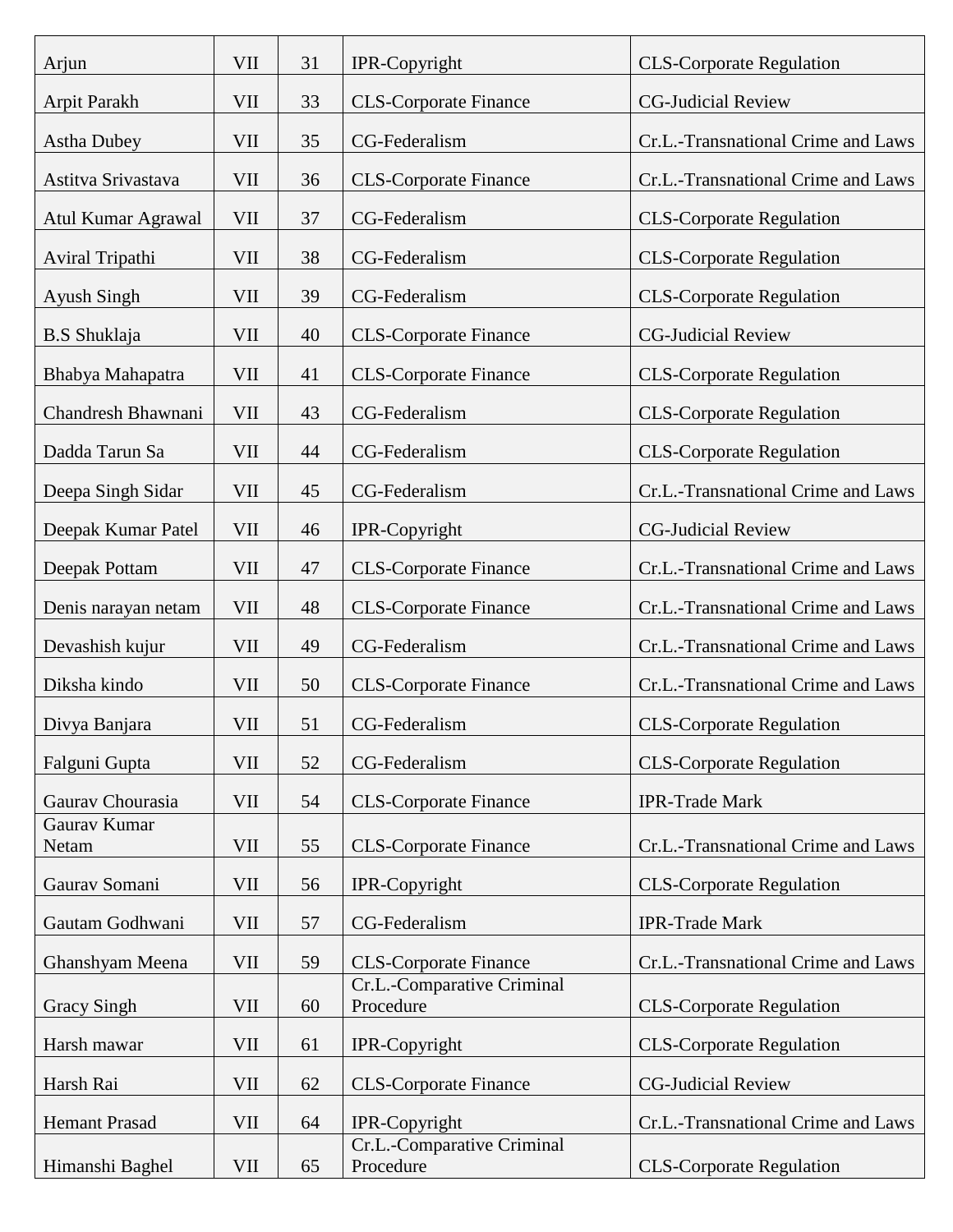| Inan Gupta            | VII        | 66 | IPR-Copyright                           | <b>CLS-Corporate Regulation</b>    |
|-----------------------|------------|----|-----------------------------------------|------------------------------------|
| Ineego Naincy Minj    | VII        | 67 | <b>CLS-Corporate Finance</b>            | Cr.L.-Transnational Crime and Laws |
| Jagdishwar Kutiyal    | VII        | 68 | <b>CLS-Corporate Finance</b>            | Cr.L.-Transnational Crime and Laws |
| Jahnnavi Sarkhel      | VII        | 69 | T&I-International Investment Law        | <b>CLS-Corporate Regulation</b>    |
| Jaywin Vaishnav       | <b>VII</b> | 70 | <b>CLS-Corporate Finance</b>            | Cr.L.-Transnational Crime and Laws |
| Ketan Dugga           | <b>VII</b> | 71 | CG-Federalism                           | Cr.L.-Transnational Crime and Laws |
| Khushboo singh        | VII        | 72 | CG-Federalism                           | Cr.L.-Transnational Crime and Laws |
| Kirti Gupta           | <b>VII</b> | 73 | T&I-International Investment Law        | <b>CLS-Corporate Regulation</b>    |
| Kriti Gwal            | <b>VII</b> | 74 | IPR-Copyright                           | Cr.L.-Transnational Crime and Laws |
| Kriti kujur           | <b>VII</b> | 75 | CG-Federalism                           | Cr.L.-Transnational Crime and Laws |
| Kritika Chandel       | <b>VII</b> | 76 | <b>CLS-Corporate Finance</b>            | <b>IPR-Trade Mark</b>              |
| Kunal bachley         | VII        | 77 | <b>CLS-Corporate Finance</b>            | <b>CG-Judicial Review</b>          |
| Kusumanjali Sinha     | VII        | 78 | CG-Federalism                           | Cr.L.-Transnational Crime and Laws |
| Madhvi Vangani        | VII        | 79 | IPR-Copyright                           | <b>CLS-Corporate Regulation</b>    |
| Malika Agarwal        | VII        | 80 | CG-Federalism                           | <b>CLS-Corporate Regulation</b>    |
| Masooma Rizvi         | VII        | 82 | CG-Federalism                           | <b>CLS-Corporate Regulation</b>    |
| Mihir                 | <b>VII</b> | 84 | <b>CLS-Corporate Finance</b>            | <b>CG-Judicial Review</b>          |
| Moksh sharma          | <b>VII</b> | 85 | <b>CLS-Corporate Finance</b>            | Cr.L.-Transnational Crime and Laws |
| Moulik Shrivastava    | VII        | 86 | CG-Federalism                           | Cr.L.-Transnational Crime and Laws |
| Muskan khatri         | <b>VII</b> | 87 | <b>CLS-Corporate Finance</b>            | Cr.L.-Transnational Crime and Laws |
| Naman Kumar<br>Sharma | <b>VII</b> | 88 | <b>CLS-Corporate Finance</b>            | <b>CG-Judicial Review</b>          |
| Nidhi Yadav           | <b>VII</b> | 90 | <b>CLS-Corporate Finance</b>            | <b>CG-Judicial Review</b>          |
| Nikhil Kumar          | <b>VII</b> | 92 | IPR-Copyright                           | <b>CLS-Corporate Regulation</b>    |
| Nikita Bara           | <b>VII</b> | 93 | <b>CLS-Corporate Finance</b>            | Cr.L.-Transnational Crime and Laws |
| Nishant Raina         | <b>VII</b> | 94 | Cr.L.-Comparative Criminal<br>Procedure | <b>CG-Judicial Review</b>          |
| Nishita Bais          | VII        | 95 | <b>CLS-Corporate Finance</b>            | Cr.L.-Transnational Crime and Laws |
| peroz nath            | <b>VII</b> | 97 | Cr.L.-Comparative Criminal<br>Procedure | Cr.L.-Transnational Crime and Laws |
| Piyush Agrawal        | <b>VII</b> | 98 | CG-Federalism                           | <b>CLS-Corporate Regulation</b>    |
| Piyushi Mitra         | <b>VII</b> | 99 | Cr.L.-Comparative Criminal<br>Procedure | <b>CG-Judicial Review</b>          |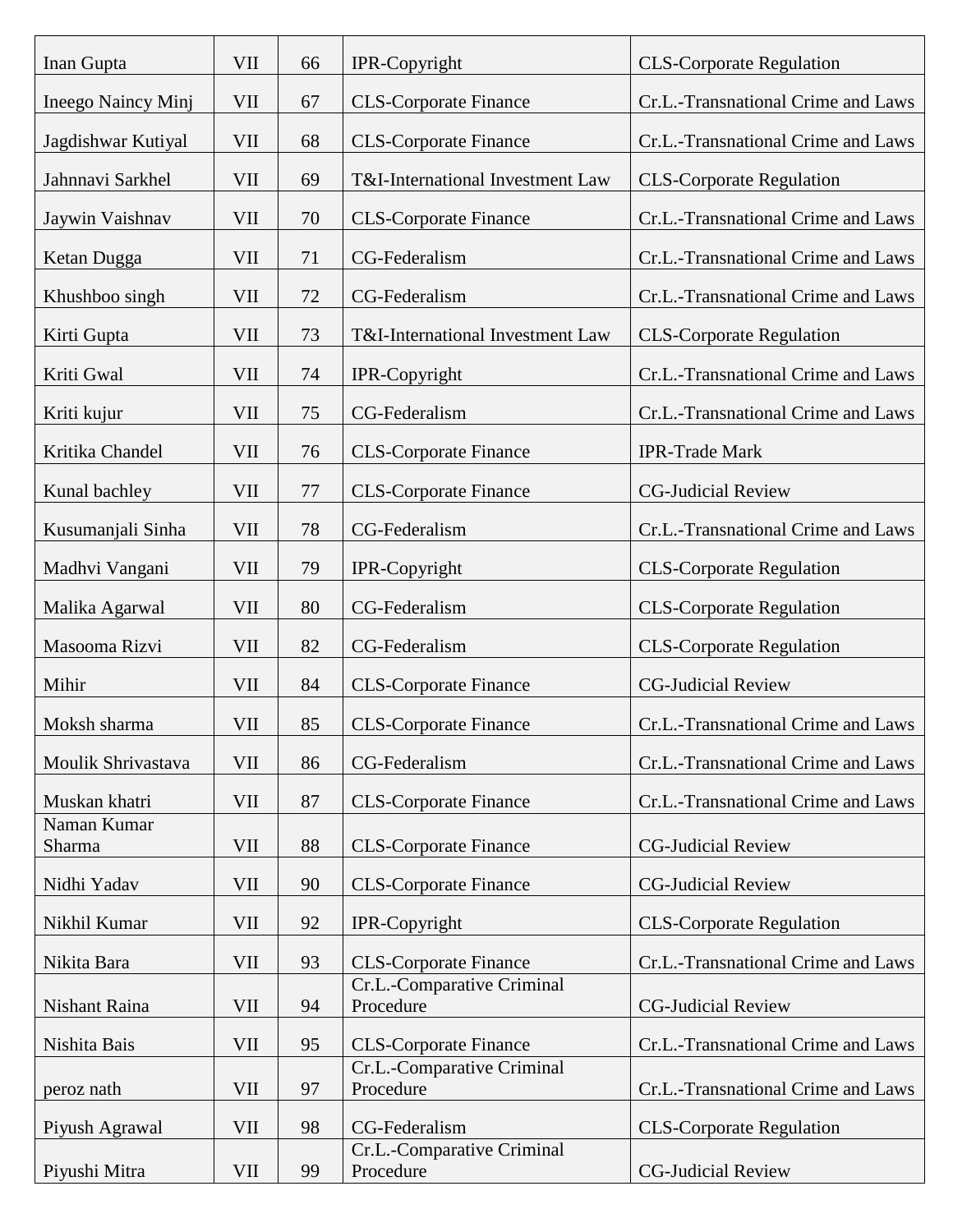| Pragati gurde             | VII        | 100 | <b>CLS-Corporate Finance</b>            | Cr.L.-Transnational Crime and Laws |
|---------------------------|------------|-----|-----------------------------------------|------------------------------------|
| Pragya Jain               | <b>VII</b> | 101 | Cr.L.-Comparative Criminal<br>Procedure | <b>IPR-Trade Mark</b>              |
| Pranav Ojha               | VII        | 102 | IPR-Copyright                           | <b>CG-Judicial Review</b>          |
| <b>Pratyush Pandey</b>    | VII        | 103 | CG-Federalism                           | Cr.L.-Transnational Crime and Laws |
| Prayuj Sharma             | VII        | 104 | <b>CLS-Corporate Finance</b>            | <b>CG-Judicial Review</b>          |
| Prerna                    | VII        | 105 | <b>CLS-Corporate Finance</b>            | Cr.L.-Transnational Crime and Laws |
| Prince Todi               | VII        | 106 | <b>CLS-Corporate Finance</b>            | <b>CG-Judicial Review</b>          |
| Priyam Jayant<br>Vaishnav | VII        | 107 | <b>CLS-Corporate Finance</b>            | Cr.L.-Transnational Crime and Laws |
| Priyesh Pathak            | VII        | 110 | <b>CLS-Corporate Finance</b>            | <b>CG-Judicial Review</b>          |
| Purva Mishra              | VII        | 111 | T&I-International Investment Law        | <b>CLS-Corporate Regulation</b>    |
| Radhika Agrawal           | <b>VII</b> | 112 | <b>CLS-Corporate Finance</b>            | <b>CG-Judicial Review</b>          |
| Radhika Sharma            | VII        | 113 | CG-Federalism                           | Cr.L.-Transnational Crime and Laws |
| Rahul Kumar<br>Churendra  | VII        | 114 | CG-Federalism                           | Cr.L.-Transnational Crime and Laws |
| <b>Rahul Kumar Singh</b>  | <b>VII</b> | 115 | CG-Federalism                           | Cr.L.-Transnational Crime and Laws |
| Rahul Thadwani            | VII        | 116 | CG-Federalism                           | Cr.L.-Transnational Crime and Laws |
| Rajshee singh             | VII        | 117 | CG-Federalism                           | Cr.L.-Transnational Crime and Laws |
| <b>Ramesh Choudhary</b>   | VII        | 118 | Cr.L.-Comparative Criminal<br>Procedure | <b>CG-Judicial Review</b>          |
| Rashmi Tandon             | VII        | 119 | <b>CLS-Corporate Finance</b>            | Cr.L.-Transnational Crime and Laws |
| Richa Rennie Tigga        | VII        | 120 | IPR-Copyright                           | Cr.L.-Transnational Crime and Laws |
| Riddhi Daga               | VII        | 121 | <b>CLS-Corporate Finance</b>            | <b>CG-Judicial Review</b>          |
| Rishita Ahirwar           | VII        | 122 | CG-Federalism                           | Cr.L.-Transnational Crime and Laws |
| Ritesh Bhoi               | VII        | 123 | <b>CLS-Corporate Finance</b>            | Cr.L.-Transnational Crime and Laws |
| Riya Chouhan              | VII        | 124 | CG-Federalism                           | Cr.L.-Transnational Crime and Laws |
| Rohil Kenue               | VII        | 125 | IPR-Copyright                           | <b>CLS-Corporate Regulation</b>    |
| Rutvi Garg                | VII        | 126 | IPR-Copyright                           | Cr.L.-Transnational Crime and Laws |
| S. S. Shri Lakshmi        | VII        | 127 | <b>CLS-Corporate Finance</b>            | <b>IPR-Trade Mark</b>              |
| Saburi Raina              | VII        | 128 | <b>CLS-Corporate Finance</b>            | Cr.L.-Transnational Crime and Laws |
| Sahil Kumar Purvey        | VII        | 129 | <b>CLS-Corporate Finance</b>            | <b>IPR-Trade Mark</b>              |
| Sakshi Sharma             | VII        | 131 | <b>CLS-Corporate Finance</b>            | <b>IPR-Trade Mark</b>              |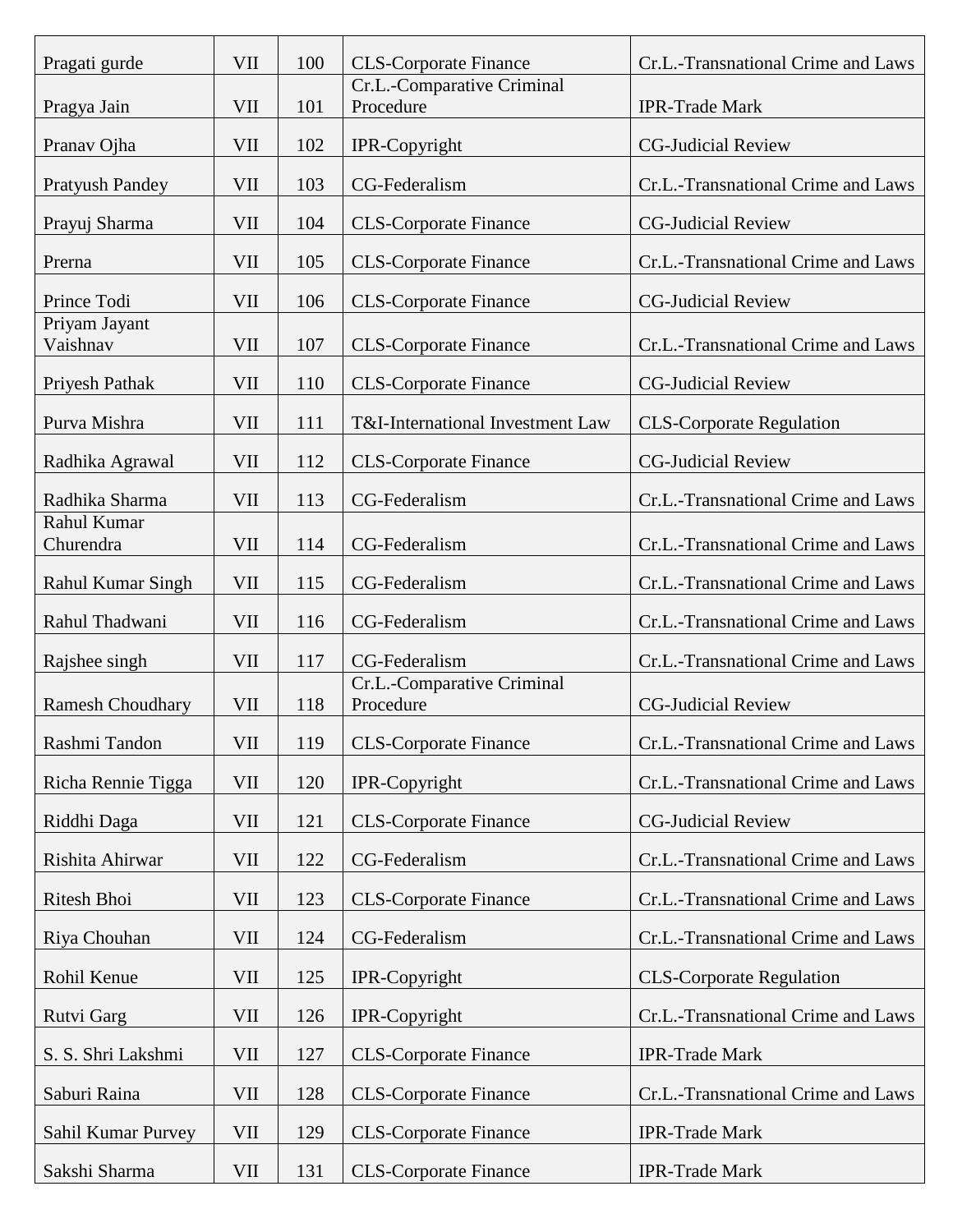| Sakshi Singh              | VII        | 132 | <b>CLS-Corporate Finance</b>                 | <b>CLS-Corporate Regulation</b>    |
|---------------------------|------------|-----|----------------------------------------------|------------------------------------|
| Sakshi Verma              | VII        | 133 | <b>CLS-Corporate Finance</b>                 | <b>CG-Judicial Review</b>          |
| Saloni Thakur             | VII        | 134 | CG-Federalism                                | Cr.L.-Transnational Crime and Laws |
| Sampriti Baksi            | <b>VII</b> | 136 | <b>CLS-Corporate Finance</b>                 | <b>CG-Judicial Review</b>          |
| Samrat Banerjee           | <b>VII</b> | 137 | <b>CLS-Corporate Finance</b>                 | <b>CG-Judicial Review</b>          |
| Sarthak Sharma            | <b>VII</b> | 138 | <b>CLS-Corporate Finance</b>                 | <b>IPR-Trade Mark</b>              |
| Satyam Mishra             | <b>VII</b> | 139 | <b>CLS-Corporate Finance</b>                 | <b>CG-Judicial Review</b>          |
| Saundarya Verma           | <b>VII</b> | 140 | IPR-Copyright                                | Cr.L.-Transnational Crime and Laws |
| Shailendra Singh<br>Yadav | <b>VII</b> | 141 | <b>CLS-Corporate Finance</b>                 | <b>CG-Judicial Review</b>          |
| Shantanu Vaishnav         | VII        | 142 | CG-Federalism                                | Cr.L.-Transnational Crime and Laws |
| <b>Sharon David</b>       | <b>VII</b> | 143 | CG-Federalism                                | <b>CLS-Corporate Regulation</b>    |
| Shashwat Mishra           | <b>VII</b> | 144 | CG-Federalism                                | Cr.L.-Transnational Crime and Laws |
| Shefali Kolhe             | VII        | 145 | CG-Federalism                                | <b>CLS-Corporate Regulation</b>    |
| <b>Shishir Netam</b>      | <b>VII</b> | 146 | <b>CLS-Corporate Finance</b>                 | Cr.L.-Transnational Crime and Laws |
| Shivam Agrawal            | VII        | 147 | Cr.L.-Comparative Criminal<br>Procedure      | <b>CG-Judicial Review</b>          |
| Shivam prakash            | <b>VII</b> | 148 | <b>CLS-Corporate Finance</b>                 | <b>CG-Judicial Review</b>          |
| Shivam Shrivastava        | <b>VII</b> | 149 | <b>CLS-Corporate Finance</b>                 | <b>CG-Judicial Review</b>          |
| <b>Shivam Singh</b>       | VII        | 150 | CG-Federalism                                | Cr.L.-Transnational Crime and Laws |
| Shivani Verma             | <b>VII</b> | 151 | T&I-International Investment Law             | <b>CLS-Corporate Regulation</b>    |
| Shivika                   | VII        | 152 | <b>CLS-Corporate Finance</b>                 | <b>IPR-Trade Mark</b>              |
| <b>Shree Dubey</b>        | <b>VII</b> | 153 | <b>CLS-Corporate Finance</b>                 | Cr.L.-Transnational Crime and Laws |
| Shreem Thite              | <b>VII</b> | 154 | <b>CLS-Corporate Finance</b>                 | Cr.L.-Transnational Crime and Laws |
| Shreyas Ranjan            | VII        | 155 | T&I-International Investment Law<br>(Hons-I) | <b>CG-Judicial Review</b>          |
| Shruti Shrivastava        | VII        | 156 | <b>CLS-Corporate Finance</b>                 | <b>CG-Judicial Review</b>          |
| Shubham Nahata            | VII        | 157 | <b>CLS-Corporate Finance</b>                 | <b>CG-Judicial Review</b>          |
| Shubham Singh             | <b>VII</b> | 158 | <b>CLS-Corporate Finance</b>                 | <b>CLS-Corporate Regulation</b>    |
| Shubham Singh             | VII        | 159 | <b>CLS-Corporate Finance</b>                 | <b>CG-Judicial Review</b>          |
| Siddhant Singh            | VII        | 161 | <b>CLS-Corporate Finance</b>                 | <b>CG-Judicial Review</b>          |
| Siddharth Agrawal         | VII        | 162 | <b>CLS-Corporate Finance</b>                 | <b>CG-Judicial Review</b>          |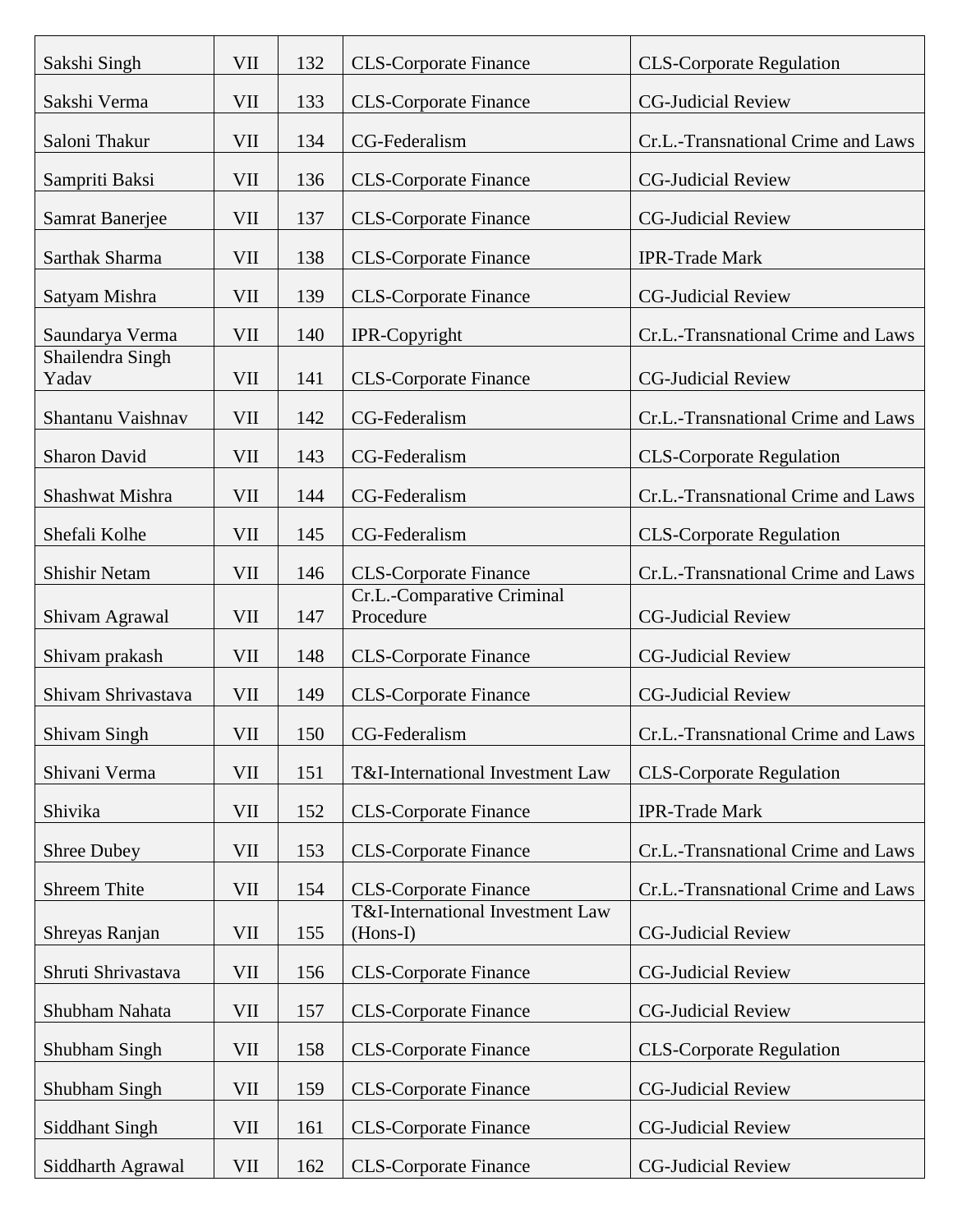| Siddhartha Bardia         | VII        | 163 | IPR-Copyright                           | <b>CLS-Corporate Regulation</b>    |
|---------------------------|------------|-----|-----------------------------------------|------------------------------------|
| Sneha Tripathi            | VII        | 164 | <b>CLS-Corporate Finance</b>            | <b>IPR-Trade Mark</b>              |
| Snigdha Varma             | VII        | 165 | CG-Federalism                           | Cr.L.-Transnational Crime and Laws |
| Somesh Rai                | VII        | 166 | CG-Federalism                           | Cr.L.-Transnational Crime and Laws |
| Sonal dahariya            | VII        | 167 | Cr.L.-Comparative Criminal<br>Procedure | <b>CG-Judicial Review</b>          |
| Srikant sirka             | VII        | 168 | CG-Federalism                           | Cr.L.-Transnational Crime and Laws |
| Sumedha Bhat              | VII        | 169 | <b>CLS-Corporate Finance</b>            | Cr.L.-Transnational Crime and Laws |
| Sunil Singh               | VII        | 170 | <b>CLS-Corporate Finance</b>            | <b>IPR-Trade Mark</b>              |
| Suvarna Gupta             | VII        | 171 | CG-Federalism                           | Cr.L.-Transnational Crime and Laws |
| Suyash Shrivastava        | VII        | 172 | CG-Federalism                           | <b>CLS-Corporate Regulation</b>    |
| Syed Shadan               | VII        | 173 | <b>CLS-Corporate Finance</b>            | Cr.L.-Transnational Crime and Laws |
| <b>Tanmay Kumar</b>       | VII        | 174 | <b>CLS-Corporate Finance</b>            | Cr.L.-Transnational Crime and Laws |
| Tanvi Jain                | VII        | 175 | <b>CLS-Corporate Finance</b>            | <b>CG-Judicial Review</b>          |
| <b>Teshank Dhruw</b>      | VII        | 176 | <b>CLS-Corporate Finance</b>            | Cr.L.-Transnational Crime and Laws |
| Uddeshya<br>Vijayvergiya  | VII        | 177 | CG-Federalism                           | <b>CLS-Corporate Regulation</b>    |
| V Twinkle                 | VII        | 179 | CG-Federalism                           | <b>CLS-Corporate Regulation</b>    |
| Vanshay Kaul              | <b>VII</b> | 180 | IPR-Copyright                           | <b>CLS-Corporate Regulation</b>    |
| Vardhman Singh<br>Kothari | <b>VII</b> | 181 | CLS-Corporate Finance                   | <b>CG-Judicial Review</b>          |
| Vartika Tickoo            | VII        | 182 | Cr.L.-Comparative Criminal<br>Procedure | <b>IPR-Trade Mark</b>              |
| Vijay Kumar Chawla        | VII        | 183 | T&I-International Investment Law        | <b>CLS-Corporate Regulation</b>    |
| Vivek kashyap             | VII        | 184 | <b>CLS-Corporate Finance</b>            | Cr.L.-Transnational Crime and Laws |
| Yash Anand                | VII        | 185 | <b>CLS-Corporate Finance</b>            | <b>IPR-Trade Mark</b>              |
| Yash Wasnikar             | VII        | 186 | CG-Federalism                           | Cr.L.-Transnational Crime and Laws |
| Yash Hari Dixit           | VII        | 187 | CG-Federalism                           | Cr.L.-Transnational Crime and Laws |
| Yashaswi Dhruw            | VII        | 188 | <b>CLS-Corporate Finance</b>            | Cr.L.-Transnational Crime and Laws |
| <b>Yashpal Deodas</b>     | VII        | 189 | CG-Federalism                           | Cr.L.-Transnational Crime and Laws |
| Yavipriya Gupta           | VII        | 190 | <b>CLS-Corporate Finance</b>            | <b>CG-Judicial Review</b>          |
| Yogesh Pachoriya          | VII        | 191 | <b>CLS-Corporate Finance</b>            | <b>CG-Judicial Review</b>          |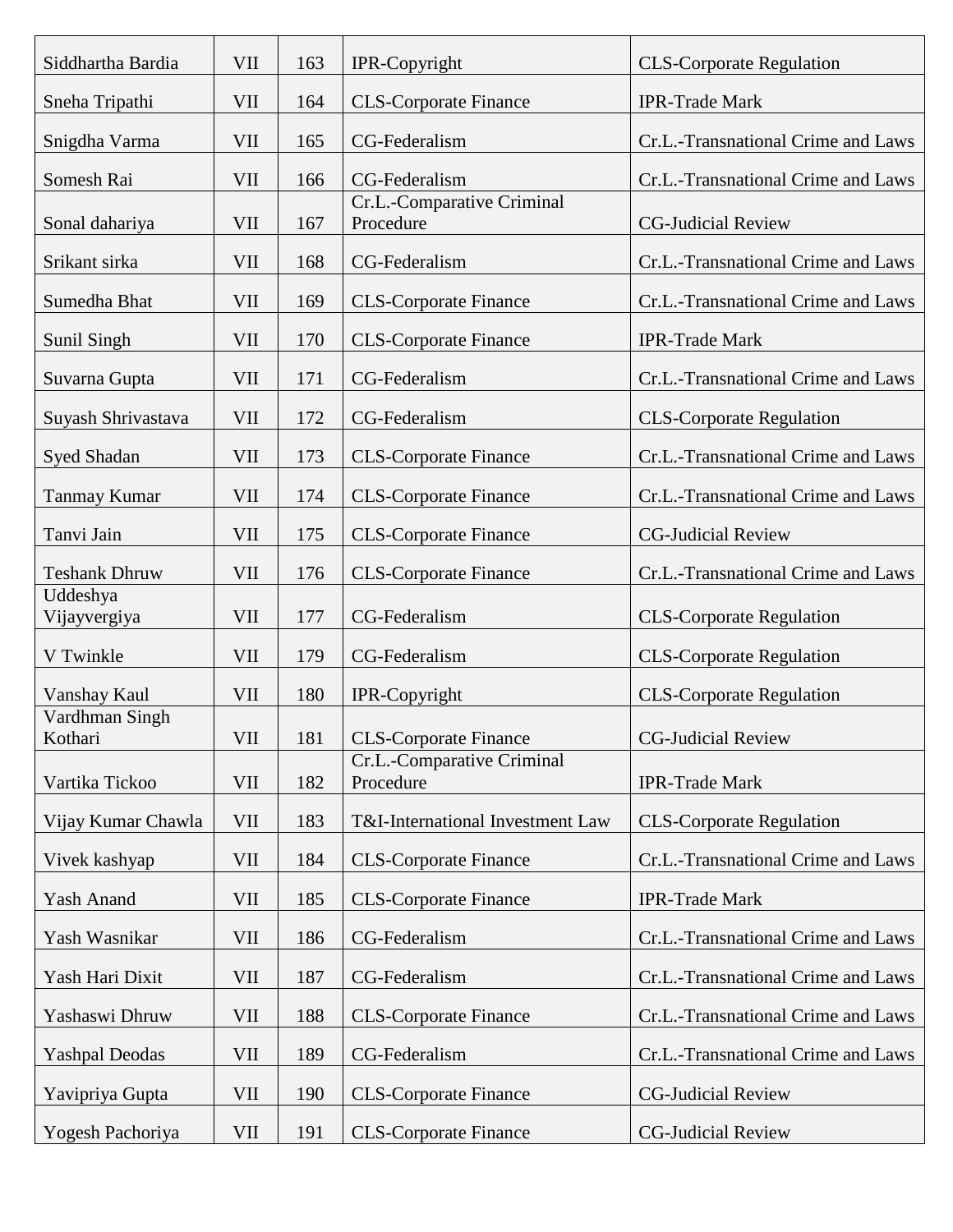## **The students of B.A.LL.B. (Hons.) of Sem.-VII who have opted Optional Subjects for the session Aug-Dec 2020**

| <b>Name of Students</b>   | Sem.- VII  | Roll No.       | <b>Optional Subjects</b>                    |
|---------------------------|------------|----------------|---------------------------------------------|
| Aakanksha Mandavi         | VII        | 1              | Criminology and Penology                    |
| <b>Aanchal Gupta</b>      | <b>VII</b> | $\overline{2}$ | <b>International Commercial Arbitration</b> |
| Aarti Dhruw               | VII        | 3              | Law and Tribes                              |
| Abhimanyu Kanwal          | VII        | $\overline{4}$ | Criminology and Penology                    |
| <b>Abhishek Chauhan</b>   | VII        | 5              | Human Rights                                |
| <b>Abhishek Singh</b>     | VII        | 6              | Cyber Law                                   |
| Aditya H Bhatia           | VII        | 7              | <b>Competition Law</b>                      |
| Akanksha Khandelwal       | VII        | 8              | <b>Banking Law</b>                          |
| Akansha Uboveja           | <b>VII</b> | 9              | Criminology and Penology                    |
| Akash Jahwar              | VII        | 10             | <b>Cyber Law</b>                            |
| Aman A Ohri               | VII        | 11             | <b>Cyber Law</b>                            |
| Aman Deshmukh             | VII        | 12             | Human Rights                                |
| Amisha Agarwal            | <b>VII</b> | 13             | <b>International Commercial Arbitration</b> |
| Amisha Shrivastava        | VII        | 14             | <b>Competition Law</b>                      |
| Amrita Soni               | <b>VII</b> | 15             | Cyber Law                                   |
| Amrutha Srinivasa Desikan | VII        | 16             | Criminology and Penology                    |
| Ananya Mishra             | VII        | 17             | Criminology and Penology                    |
| <b>Angel Singh</b>        | <b>VII</b> | 18             | Human Rights                                |
| Anima Ekka                | VII        | 21             | Law and Tribes                              |
| Aniruddha Mishra          | <b>VII</b> | 22             | <b>International Commercial Arbitration</b> |
| Anisha Bothra             | <b>VII</b> | 23             | <b>Banking Law</b>                          |
| Anshuman Agrawal          | VII        | 26             | Human Rights                                |
| Anuj Jhod                 | <b>VII</b> | $27\,$         | <b>International Commercial Arbitration</b> |
| Anuj Kumar Gupta          | VII        | 28             | <b>Cyber Law</b>                            |
| <b>Anupam Pandey</b>      | VII        | 29             | <b>International Commercial Arbitration</b> |
| Anushka Choudhary         | VII        | 30             | Cyber Law                                   |
| Arjun                     | VII        | 31             | <b>International Commercial Arbitration</b> |
| <b>Arpit Parakh</b>       | VII        | 33             | <b>International Commercial arbitration</b> |
| <b>Astha Dubey</b>        | VII        | 35             | <b>International Commercial Arbitration</b> |
| Astitva Srivastava        | VII        | 36             | Human Rights                                |
| Atul Kumar Agrawal        | VII        | 37             | Human Rights                                |
| Aviral Tripathi           | VII        | 38             | Human Rights                                |
| <b>Ayush Singh</b>        | <b>VII</b> | 39             | Human Rights                                |
| <b>B.S</b> Shuklaja       | VII        | 40             | Cyber Law                                   |
| Bhabya Mahapatra          | VII        | 41             | <b>Competition Law</b>                      |
| Chandresh Bhawnani        | VII        | 43             | Cyber Law                                   |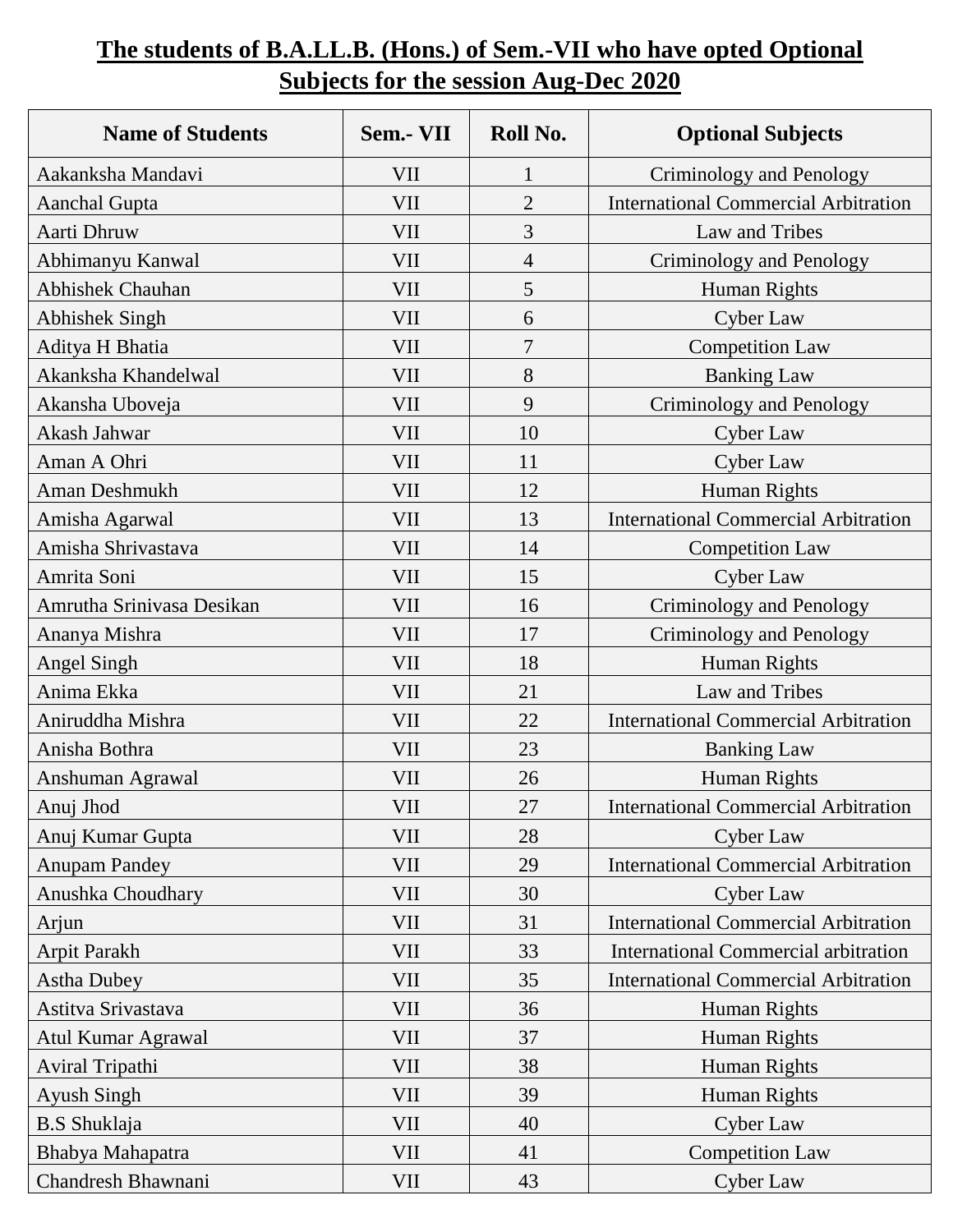| Dadda Tarun Sai           | <b>VII</b> | 44 | Human Rights                                |
|---------------------------|------------|----|---------------------------------------------|
| Deepa Singh Sidar         | <b>VII</b> | 45 | Law and Tribes                              |
| Deepak Kumar Patel        | <b>VII</b> | 46 | Cyber Law                                   |
| Deepak Pottam             | <b>VII</b> | 47 | <b>Criminology and Penology</b>             |
| Denis Narayan Netam       | <b>VII</b> | 48 | <b>Criminology and Penology</b>             |
| Devashish Kujur           | <b>VII</b> | 49 | Criminology and Penology                    |
| Diksha Kindo              | <b>VII</b> | 50 | Criminology and Penology                    |
| Divya Banjara             | <b>VII</b> | 51 | Human Rights                                |
| Falguni Gupta             | <b>VII</b> | 52 | <b>International Commercial Arbitration</b> |
| Gaurav Chourasia          | <b>VII</b> | 54 | Criminology and Penology                    |
| <b>Gaurav Kumar Netam</b> | <b>VII</b> | 55 | Criminology and Penology                    |
| Gaurav Somani             | <b>VII</b> | 56 | Human Rights                                |
| Gautam Godhwani           | <b>VII</b> | 57 | Criminology and Penology                    |
| Ghanshyam Meena           | <b>VII</b> | 59 | Human Rights                                |
| <b>Gracy Singh</b>        | <b>VII</b> | 60 | Human Rights                                |
| Harsh Mawar               | <b>VII</b> | 61 | <b>International Commercial Arbitration</b> |
| Harsh Rai                 | <b>VII</b> | 62 | Human Rights                                |
| <b>Hemant Prasad</b>      | <b>VII</b> | 64 | Cyber Law                                   |
| Himanshi Baghel           | VII        | 65 | Law and Tribes                              |
| Inan Gupta                | <b>VII</b> | 66 | <b>Competition Law</b>                      |
| Ineego Naincy Minj        | <b>VII</b> | 67 | Law and Tribes                              |
| Jagdishwar Kutiyal        | VII        | 68 | Criminology and Penology                    |
| Jahnnavi Sarkhel          | <b>VII</b> | 69 | <b>Banking Law</b>                          |
| Jaywin Vaishnav           | <b>VII</b> | 70 | Criminology and Penology                    |
| Ketan Dugga               | VII        | 71 | Human Rights                                |
| Khushboo Singh            | <b>VII</b> | 72 | Law and Tribes                              |
| Kirti Gupta               | VII        | 73 | <b>International Commercial Arbitration</b> |
| Kriti Gwal                | VII        | 74 | <b>International Commercial Arbitration</b> |
| Kriti Kujur               | VII        | 75 | Law and Tribes                              |
| Kritika Chandel           | VII        | 76 | <b>International Commercial Arbitration</b> |
| <b>Kunal Bachley</b>      | VII        | 77 | Criminology and Penology                    |
| Kusumanjali Sinha         | VII        | 78 | <b>Criminology and Penology</b>             |
| Madhvi Vangani            | <b>VII</b> | 79 | <b>Competition Law</b>                      |
| Malika Agarwal            | VII        | 80 | Human Rights                                |
| Masooma Rizvi             | <b>VII</b> | 82 | Cyber Law                                   |
| Mihir                     | VII        | 84 | <b>International Commercial Arbitration</b> |
| Moksh Sharma              | <b>VII</b> | 85 | Human Rights                                |
| Moulik Shrivastava        | VII        | 86 | Human Rights                                |
| Muskan Khatri             | <b>VII</b> | 87 | <b>Human Rights</b>                         |
| Naman Kumar Sharma        | <b>VII</b> | 88 | <b>Cyber Law</b>                            |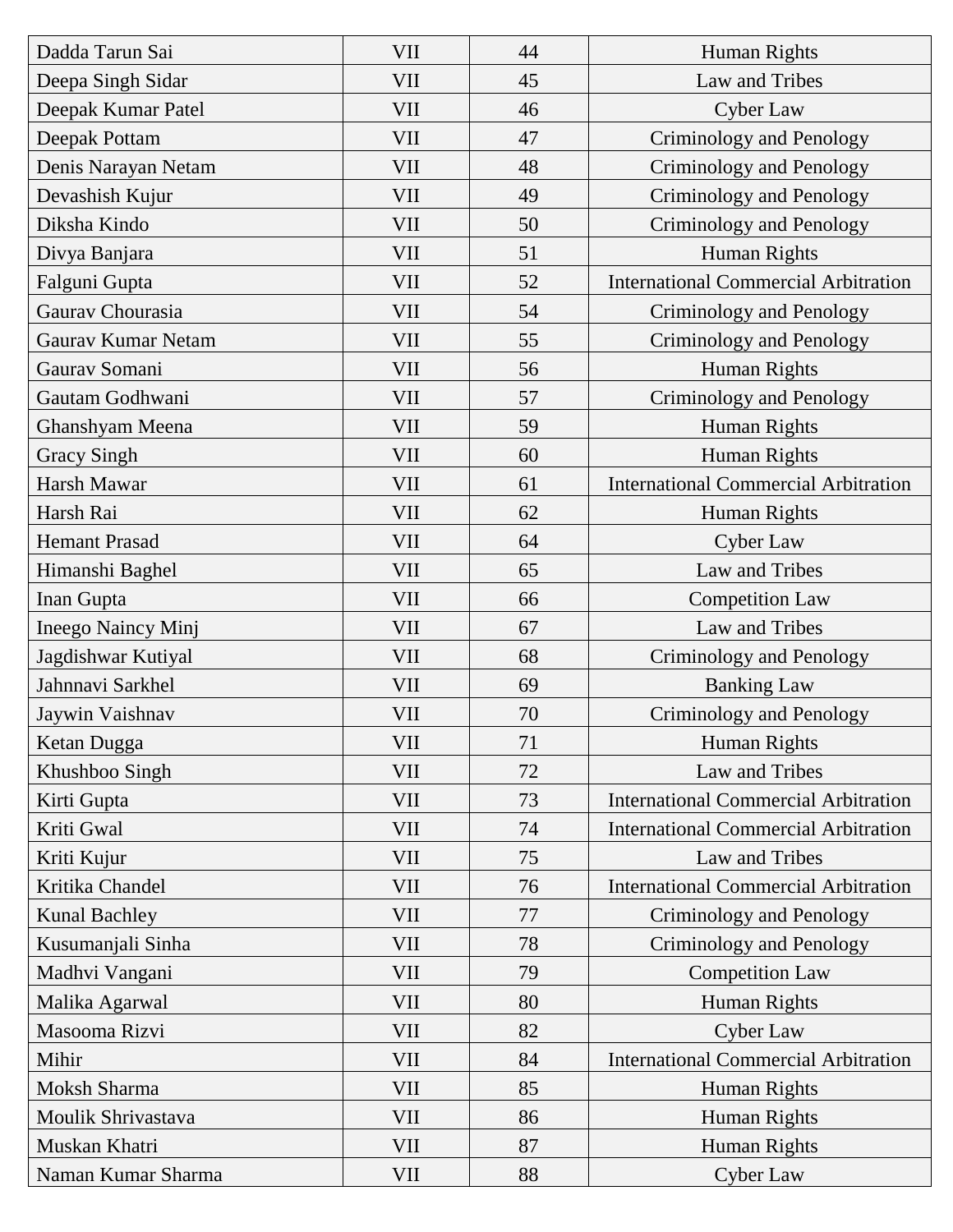| Nidhi Yadav             | <b>VII</b> | 90  | Human Rights                                |
|-------------------------|------------|-----|---------------------------------------------|
| Nikhil Kumar            | <b>VII</b> | 92  | <b>Competition Law</b>                      |
| Nikita Bara             | <b>VII</b> | 93  | Law and Tribes                              |
| <b>Nishant Raina</b>    | <b>VII</b> | 94  | <b>Criminology and Penology</b>             |
| Nishita Bais            | <b>VII</b> | 95  | <b>Banking Law</b>                          |
| Peroz Nath              | <b>VII</b> | 97  | Cyber Law                                   |
| Piyush Agrawal          | <b>VII</b> | 98  | <b>International Commercial Arbitration</b> |
| Piyushi Mitra           | <b>VII</b> | 99  | Criminology and Penology                    |
| Pragati Gurde           | <b>VII</b> | 100 | Law and Tribes                              |
| Pragya Jain             | <b>VII</b> | 101 | Criminology and Penology                    |
| Pranav Ojha             | <b>VII</b> | 102 | <b>Comparative Constitutional Law</b>       |
| <b>Pratyush Pandey</b>  | <b>VII</b> | 103 | Human Rights                                |
| Prayuj Sharma           | <b>VII</b> | 104 | <b>International Commercial Arbitration</b> |
| Prerna                  | <b>VII</b> | 105 | Law and Tribes                              |
| Prince Todi             | <b>VII</b> | 106 | <b>International Commercial Arbitration</b> |
| Priyam Vaishnav         | <b>VII</b> | 107 | Criminology and Penology                    |
| Priyesh Pathak          | <b>VII</b> | 110 | <b>Cyber Law</b>                            |
| Purva Mishra            | <b>VII</b> | 111 | <b>International Commercial Arbitration</b> |
| Radhika Agrawal         | <b>VII</b> | 112 | <b>International Commercial Arbitration</b> |
| Radhika Sharma          | <b>VII</b> | 113 | Human Rights                                |
| Rahul Kumar Churendra   | <b>VII</b> | 114 | Human Rights                                |
| Rahul Kumar Singh       | <b>VII</b> | 115 | Human Rights                                |
| Rahul Thadwani          | <b>VII</b> | 116 | Human Rights                                |
| Rajshee Singh           | <b>VII</b> | 117 | Cyber Law                                   |
| <b>Ramesh Choudhary</b> | VII        | 118 | <b>Criminology and Penology</b>             |
| Rashmi Tandon           | <b>VII</b> | 119 | Criminology and Penology                    |
| Richa Rennie Tigga      | <b>VII</b> | 120 | Criminology and Penology                    |
| Riddhi Daga             | <b>VII</b> | 121 | <b>Criminology and Penology</b>             |
| Rishita Ahirwar         | <b>VII</b> | 122 | Criminology and Penology                    |
| Ritesh Bhoi             | <b>VII</b> | 123 | Criminology and Penology                    |
| Riya Chouhan            | <b>VII</b> | 124 | Human Rights                                |
| Rohil Kenue             | <b>VII</b> | 125 | <b>Competition Law</b>                      |
| Rutvi Garg              | <b>VII</b> | 126 | Human Rights                                |
| S. S. Shri Lakshmi      | <b>VII</b> | 127 | <b>Competition Law</b>                      |
| Saburi Raina            | <b>VII</b> | 128 | <b>Cyber Law</b>                            |
| Sahil Kumar Purvey      | <b>VII</b> | 129 | <b>Competition Law</b>                      |
| Sakshi Sharma           | <b>VII</b> | 131 | Cyber Law                                   |
| Sakshi Singh            | <b>VII</b> | 132 | <b>Banking Law</b>                          |
| Sakshi Verma            | <b>VII</b> | 133 | Criminology and Penology                    |
| Saloni Thakur           | VII        | 134 | Human Rights                                |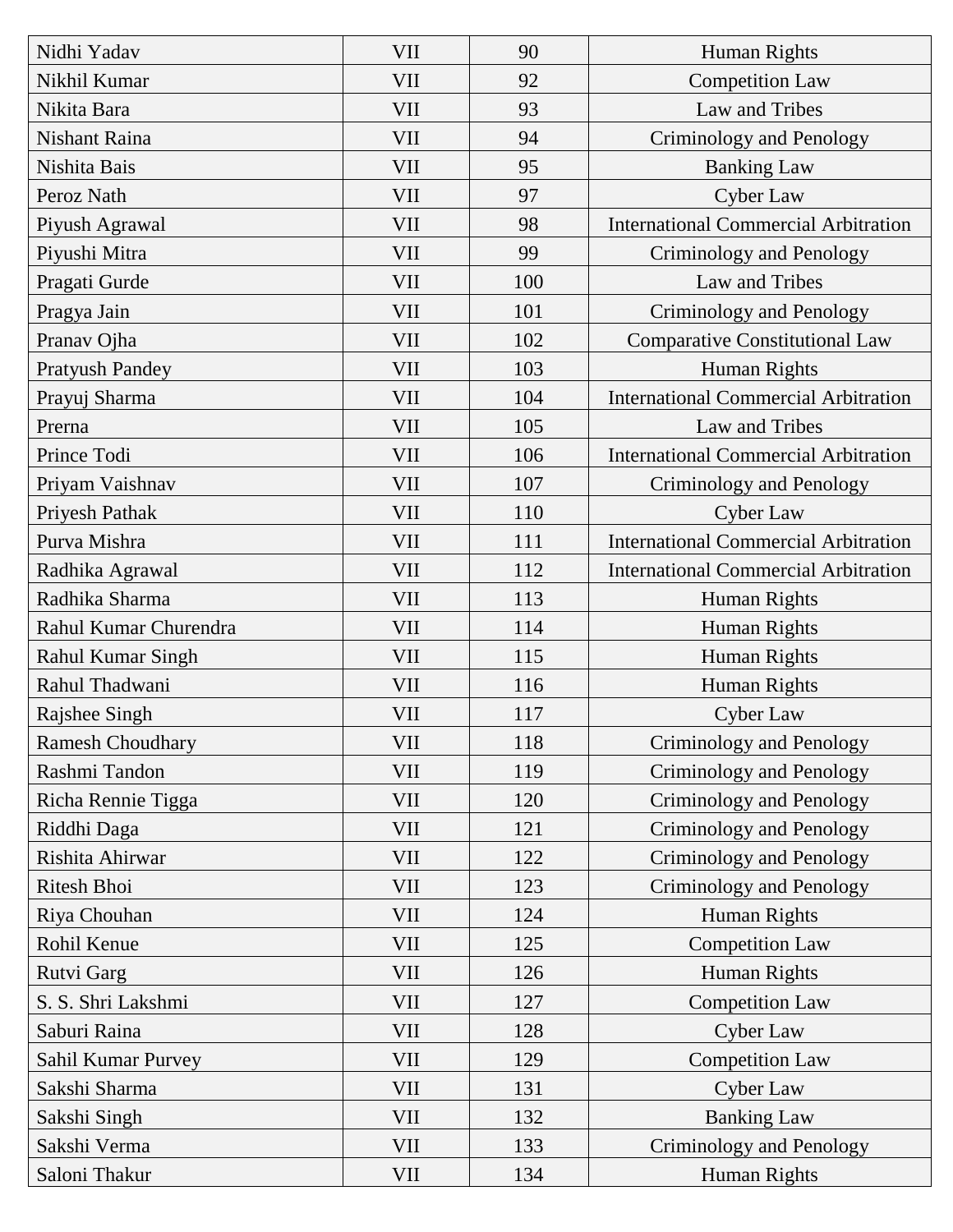| Sampriti Baksi         | <b>VII</b> | 136 | <b>Cyber Law</b>                            |
|------------------------|------------|-----|---------------------------------------------|
| <b>Samrat Banerjee</b> | <b>VII</b> | 137 | <b>Criminology and Penology</b>             |
| <b>Sarthak Sharma</b>  | <b>VII</b> | 138 | Cyber Law                                   |
| Satyam Mishra          | <b>VII</b> | 139 | Human Rights                                |
| Saundarya Verma        | <b>VII</b> | 140 | Human Rights                                |
| Shailendra Singh Yadav | <b>VII</b> | 141 | <b>International Commercial Arbitration</b> |
| Shantanu Vaishnav      | <b>VII</b> | 142 | Cyber Law                                   |
| <b>Sharon David</b>    | <b>VII</b> | 143 | <b>International Commercial Arbitration</b> |
| Shashwat Mishra        | <b>VII</b> | 144 | Human Rights                                |
| Shefali Kolhe          | <b>VII</b> | 145 | Cyber Law                                   |
| <b>Shishir Netam</b>   | <b>VII</b> | 146 | Criminology and Penology                    |
| Shivam Agrawal         | <b>VII</b> | 147 | <b>Cyber Law</b>                            |
| <b>Shivam Prakash</b>  | VII        | 148 | Criminology and Penology                    |
| Shivam Shrivastava     | <b>VII</b> | 149 | Criminology and Penology                    |
| <b>Shivam Singh</b>    | VII        | 150 | Human Rights                                |
| Shivani Verma          | <b>VII</b> | 151 | <b>International Commercial Arbitration</b> |
| Shivika                | <b>VII</b> | 152 | <b>International Commercial arbitration</b> |
| <b>Shree Dubey</b>     | <b>VII</b> | 153 | Human Rights                                |
| <b>Shreem Thite</b>    | <b>VII</b> | 154 | Cyber Law                                   |
| Shreyash Ranjan        | <b>VII</b> | 155 | <b>Competition Law</b>                      |
| Shruti Shrivastava     | <b>VII</b> | 156 | Criminology and Penology                    |
| Shubham Nahata         | <b>VII</b> | 157 | <b>Criminology and Penology</b>             |
| Shubham Singh          | <b>VII</b> | 158 | <b>International Commercial Arbitration</b> |
| <b>Shubham Singh</b>   | <b>VII</b> | 159 | Human Rights                                |
| <b>Siddhant Singh</b>  | VII        | 161 | <b>Criminology and Penology</b>             |
| Siddharth Agrawal      | <b>VII</b> | 162 | <b>International Commercial Arbitration</b> |
| Siddhartha Bardia      | VII        | 163 | Human Rights                                |
| Sneha Tripathi         | <b>VII</b> | 164 | <b>International Commercial Arbitration</b> |
| Snigdha Varma          | VII        | 165 | Human Rights                                |
| Somesh Rai             | VII        | 166 | Cyber Law                                   |
| Sonal Dahariya         | VII        | 167 | <b>Criminology and Penology</b>             |
| Srikant Sirka          | VII        | 168 | Cyber Law                                   |
| Sumedha Bhat           | <b>VII</b> | 169 | Human Rights                                |
| Sunil Singh            | VII        | 170 | <b>International Commercial Arbitration</b> |
| Suvarna Gupta          | VII        | 171 | Criminology and Penology                    |
| Suyash Shrivastava     | VII        | 172 | Human Rights                                |
| Syed Shadan            | VII        | 173 | Human Rights                                |
| <b>Tanmay Kumar</b>    | VII        | 174 | Criminology and Penology                    |
| Tanvi Jain             | <b>VII</b> | 175 | Criminology and Penology                    |
| <b>Teshank Dhruw</b>   | VII        | 176 | <b>Criminology and Penology</b>             |